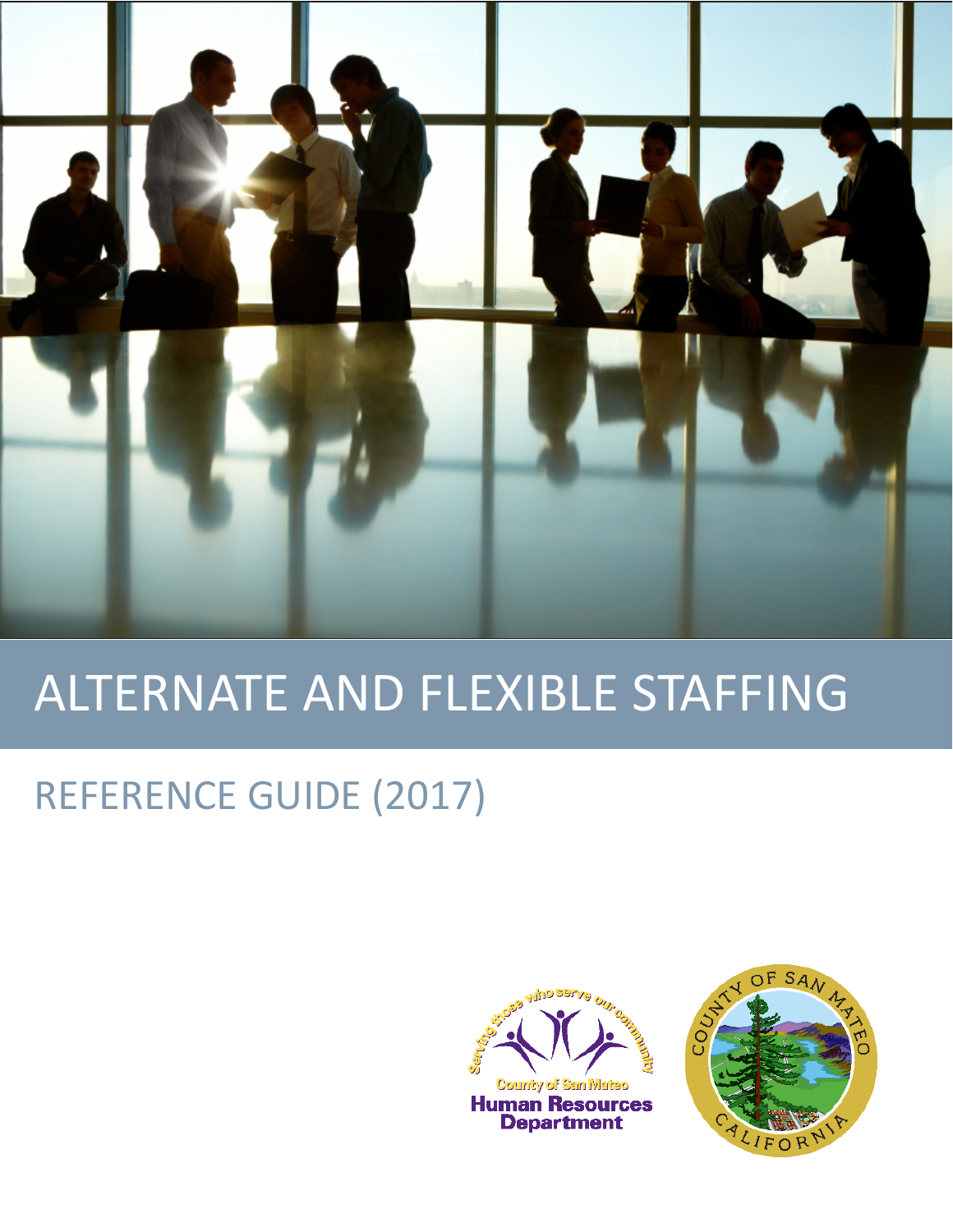# TABLE OF CONTENTS

### Contents

| Flexible Staffing                |     |
|----------------------------------|-----|
| Alternate Staffing               |     |
| Flexibly Staffed Classifications |     |
| Alternate Series Listing         | 15. |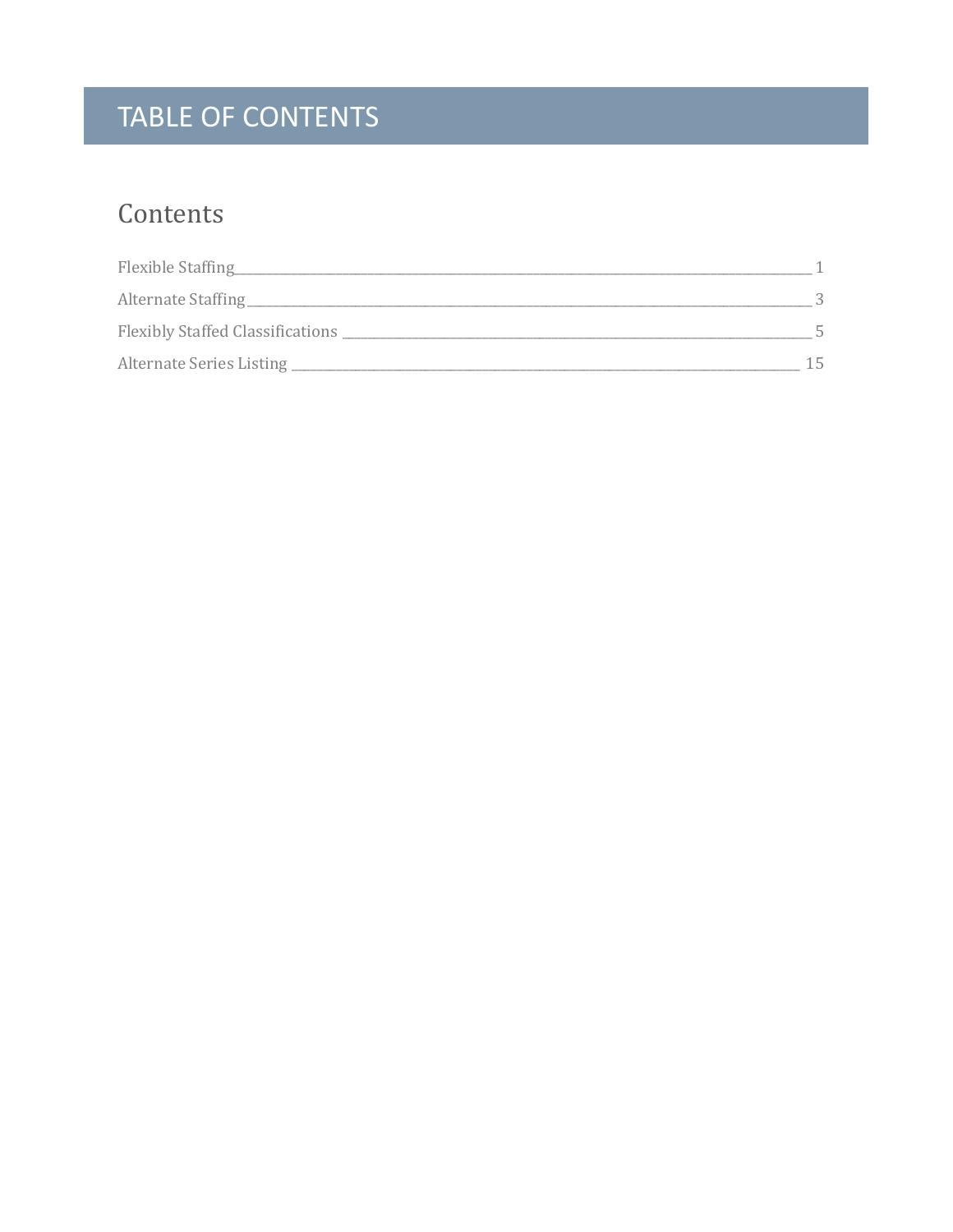### <span id="page-2-0"></span>Flexible Staffing

#### **DEFINITION**

Flexible staffing is a "pattern" of staffing and refers to the relationship that exists between a groups of related classifications in regard to a skill level, e.g. Trainee vs. Journey Level. A flexibly staffed classification pattern allows qualifying individuals to promote upwards when the required level of knowledge, skills and abilities has been reached. It also enables departments to hire individuals at any level within the pattern based on their current skill set.

Flex staffing exists when a classification series has two or more levels. The most common flexible staffing pattern consists of a Trainee/Entry Level and a Journey Level. Some series may have a Trainee/Entry Level, a Journey Level, and a Specialist (Advanced Journey) Level. Occasionally, the beginning level is referred to as the Experienced Level, and the second level being the Advanced Level, e.g. Associate Management Analyst and Management Analyst.

Major characteristics to know about flexibly staffed positions:

- A. Flexibly staffed positions provide hiring manager the flexibility to hire at any level in the series depending on applicant's level of experience.
- B. It provides hiring manager the ability to promote staff to the next higher level based on demonstrated knowledge, skills and abilities without further examination.
- C. Once flexibly promoted, employees cannot return or demote to the previous level.

It should be noted however, that in some flexibly staffed series the levels might have specific certification or experience requirements. Flexible promotion to the higher levels in this cases will require that employee meet the special requirements of the higher level classification. Consult the classification specification for the position for details.

#### EXAMPLES OF FLEX SERIES

OFFICE ASSISTANT SERIES

- Office Assistant I
- Office Assistant II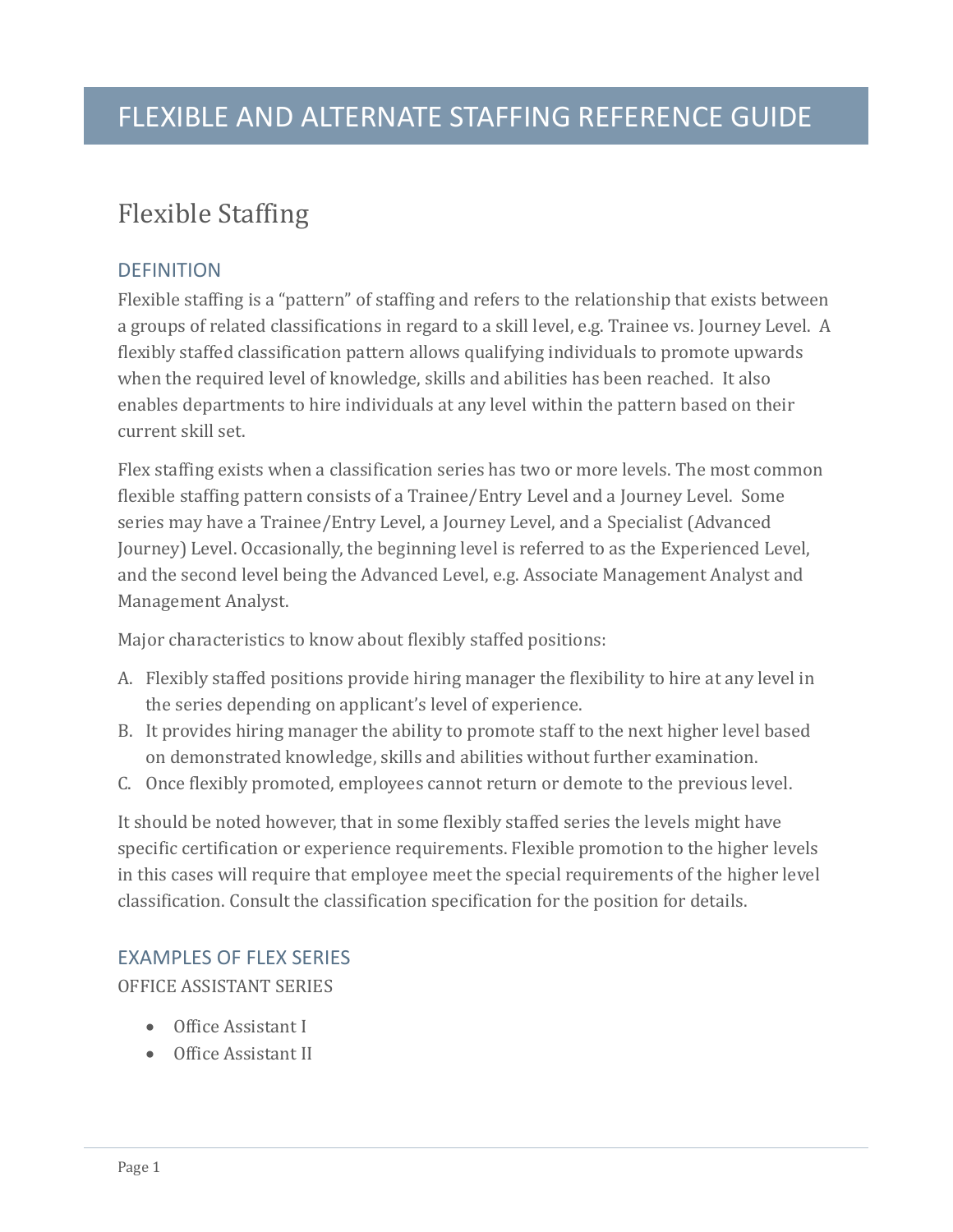#### LOCKSMITH SERIES

- Locksmith Trainee
- Locksmith

#### CIVIL ENGINEER SERIES

- Associate Engineer or Associate Civil Engineer
- Assistant Civil Engineer

#### IS BUSINESS ANALYST SERIES

- IS Business Analyst I
- IS Business Analyst II

*Depending on background and experience upon entry into the job, an employee can be hired at either Trainee or the Journey level.*

#### *Trainee Level (a.k.a. Entry Level)*

*Employees at this level work under close supervision and perform routine duties while learning County and departmental policies and procedures and becoming familiar with County and department operations. Incumbents in the trainee level advance to the higher level after gaining experience and demonstrating required proficiency for the higher level classification in the series.*

#### *Journey Level (a.k.a. Experienced Level)*

*Journey level employees are fully competent and can independently perform the duties of the position. Employees at this level exercise a degree of independent judgment in the application of policies and guidelines in the course of performing the work.*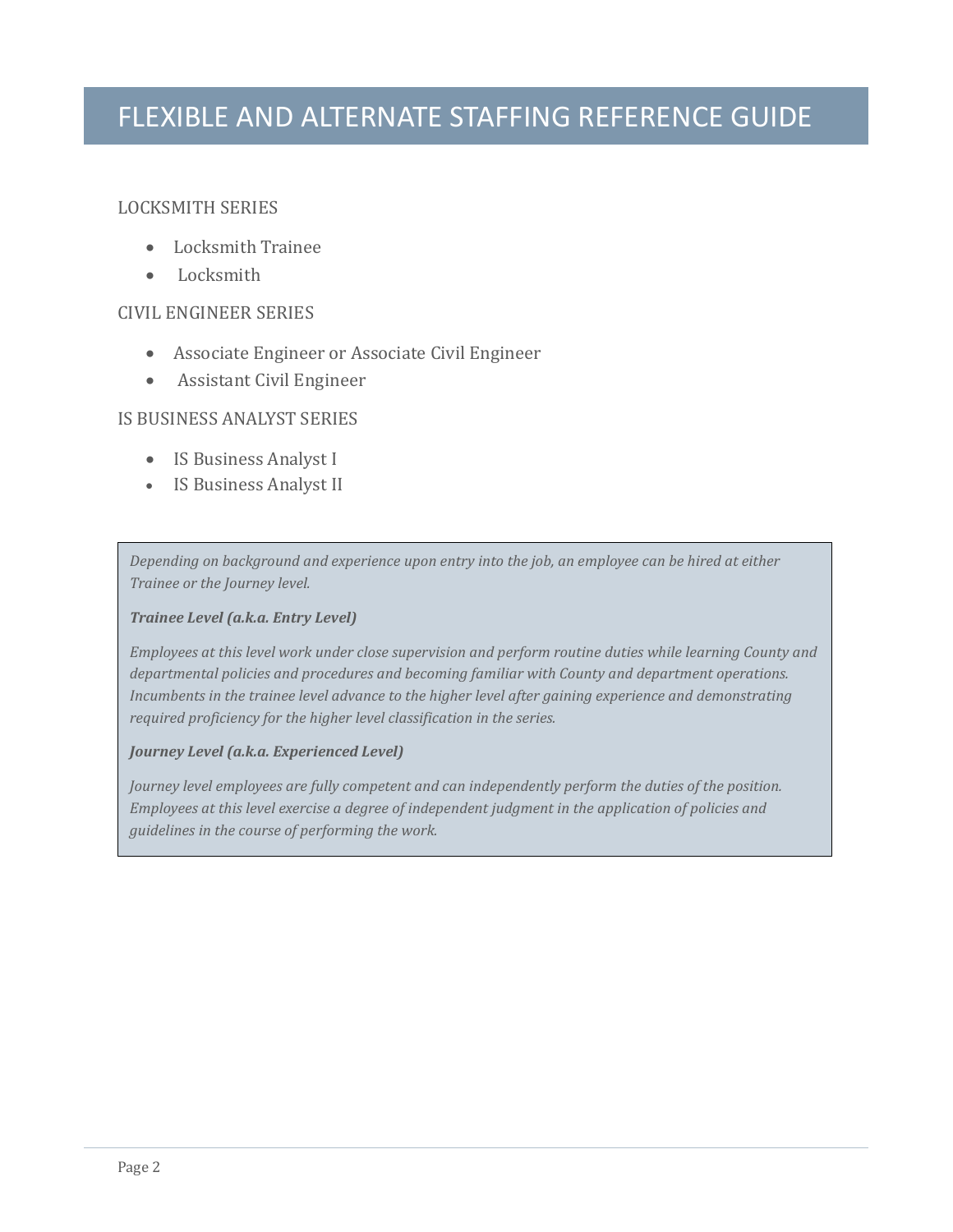#### <span id="page-4-0"></span>Alternate Staffing

#### **DEFINITION**

Alternate Staffing provides managers flexibility to hire into a classification within the series to meet the immediate needs of the department. In an alternate class series, the group of classifications are treated as interchangeable for position control purposes. The decision to fill one classification or another is made by the department based on the skills mix necessary to provide the program services. Note that some classifications within an alternate series may also be flexibly staffed. **Note that Alternate Staffing does not apply to filled positions.**

#### SAMPLE SCENARIO

John is a Road Maintenance Manager. One of his Road Maintenance Worker I just retired and he now has a vacancy to fill. In reviewing his staffing needs and business demands with his manager, he determined that while he will always have a need for a Maintenance Worker, his more pressing need is to increase staffing for Mechanics.

Road Maintenance Worker I is part of the Road Maintenance Alternate Series. The Series includes the following classifications: Road Maintenance Worker I/II, Road Equipment Operator I/II, Equipment Service Worker I/II, and Equipment Mechanic I/II.

Because Road Maintenance Worker I and Equipment Mechanic I are both part of the same alternate series, John can proceed with converting his vacancy and recruiting for a Mechanic. If the two were not in the same alternate series, John would need to request approval from the Board of Supervisors via a Salary Resolution Amendment to convert the vacancy into a Mechanic.

#### EXAMPLES OF ALTERNATE SERIES

PATIENT CARE SUPPORT SERIES

- Pharmacy Aide
- Pharmacy Technician
- Dental Assistant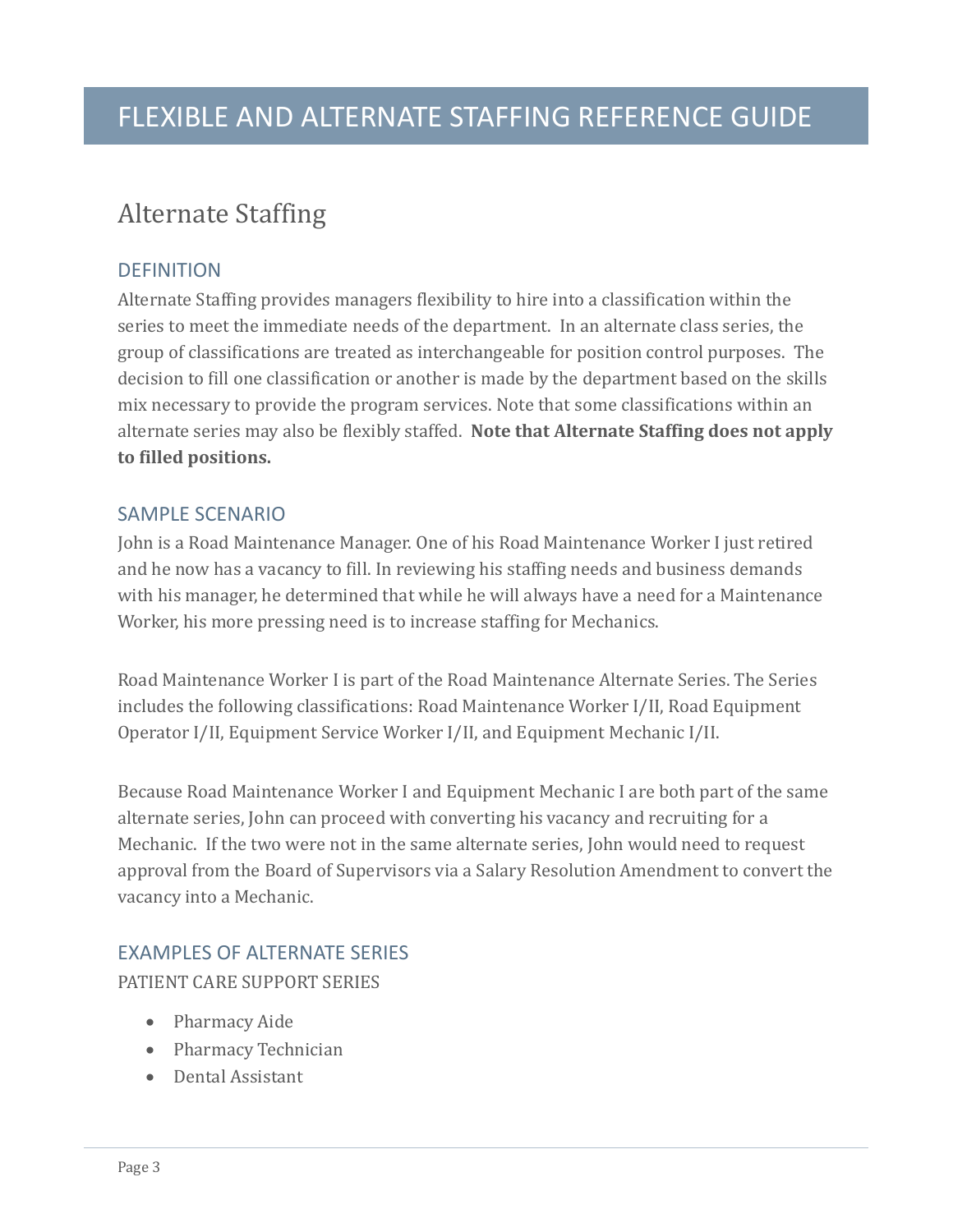- Crisis Team Technician
- Operating Room Technician
- Orthopedic Technician

#### MENTAL HEALTH CASEWORKER SERIES

- Psychiatric Social Worker I/II
- Marriage and Family Therapist I/II
- Mental Health Counselor

#### IS SUPPORT SERIES

- IS Application Support Analyst I/II/III or Senior
- IS Business Analyst I/II/III or Senior
- IS Client Systems Specialist I/II/III or Senior
- IS Communications Specialist I/II/III or Senior
- IS Data Specialist I/II/III or Senior
- IS Systems Specialist I/II/III or Senior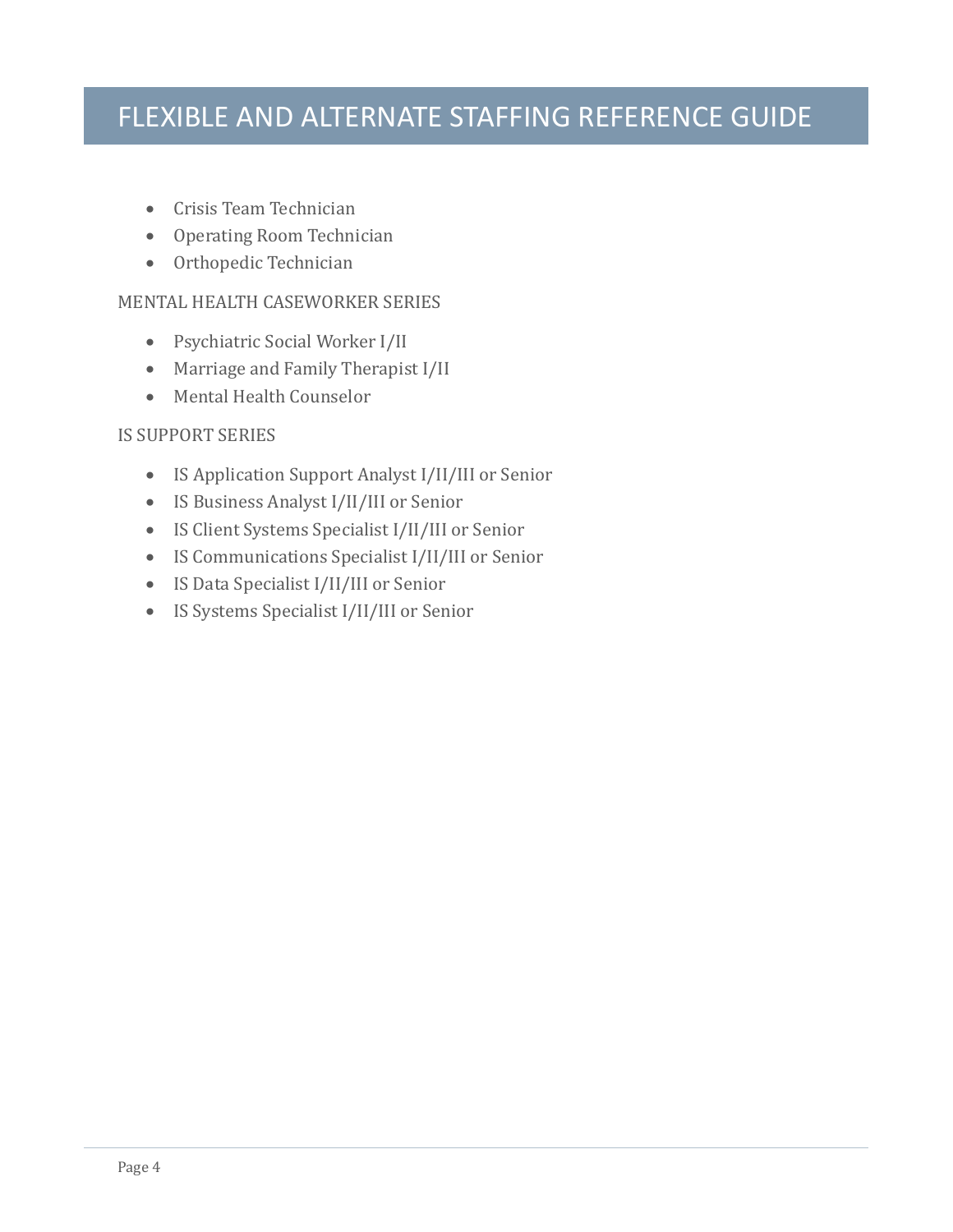### <span id="page-6-0"></span>Flexibly Staffed Classifications

| <b>AA</b> - Auditor/Appraiser I/II                          |                                               |
|-------------------------------------------------------------|-----------------------------------------------|
| Auditor - Appraiser I                                       | Auditor - Appraiser II                        |
| <b>AC - Accountant I/II</b>                                 |                                               |
| Accountant I                                                | Accountant I - Confidential                   |
| Accountant II                                               | <b>Accountant II - Confidential</b>           |
| <b>AD - ADR Program Spec I/II-Unc</b>                       |                                               |
| ADR Program Spec I - Unc                                    | ADR Program Spec II - Unc                     |
| <b>AE</b> - Appraiser I/II-Unc                              |                                               |
| Appraiser I - Unc                                           | Appraiser II - Unc                            |
| <b>AF - ADR Program Analyst I/II/III</b>                    |                                               |
| <b>ADR Program Analyst I</b>                                | <b>ADR Program Analyst III</b>                |
| ADR Program Analyst II                                      |                                               |
| <b>AM - Auto Mechanic and Trainee</b>                       |                                               |
| <b>Automotive Mechanic</b>                                  | Automotive Mechanic Trainee                   |
| <b>AN</b> - Retirement Accountant I/II                      |                                               |
| Retirement Accountant I                                     | Retirement Accountant II                      |
| <b>AO - Airport Operations Spec I/II</b>                    |                                               |
| <b>Airport Operations Spec I</b>                            | <b>Airport Operations Spec II</b>             |
| AP - Appraiser I/II, RP Appraiser Technician                |                                               |
| Appraiser I                                                 | Appraiser II                                  |
| AR - Assessor/Recorder Technician I/II                      |                                               |
| Assessor / Recorder Technician I                            | Assessor / Recorder Technician II             |
| <b>AS - Auto Service Worker I/II</b>                        |                                               |
| Automotive Service Worker I                                 | Automotive Service Worker III                 |
| Automotive Service Worker II                                |                                               |
| <b>AT - Accountant I/II-Unc</b>                             |                                               |
| Accountant I - Unc                                          | <b>Accountant II - Unc</b>                    |
| <b>AX</b> - Acountant I/II                                  |                                               |
| <b>Accountant I - Courts</b>                                | Accountant II - Courts                        |
| <b>BA</b> - Benefits Analyst I/II                           |                                               |
| <b>Benefits Analyst I</b>                                   | <b>Benefits Analyst II</b>                    |
| <b>BE - Benefits Analyst I/II-Unc</b>                       |                                               |
| Benefits Analyst I - Unc                                    | Benefits Analyst II - Unc                     |
| <b>BH</b> - Behavioral Health & Recovery Analyst I/II       |                                               |
| Behavioral Health and Recovery Analyst I                    | Behavioral Health and Recovery Analyst II     |
| <b>BHU - Behavioral Health &amp; Recovery I/II - Unc</b>    |                                               |
| Behavioral Health & Recovery Analyst I - Unc                | Behavioral Health & Recovery Analyst II - Unc |
| <b>BI - Building Inspector I/II/III</b>                     |                                               |
| <b>Building Inspector I</b><br><b>Building Inspector II</b> | <b>Building Inspector III</b>                 |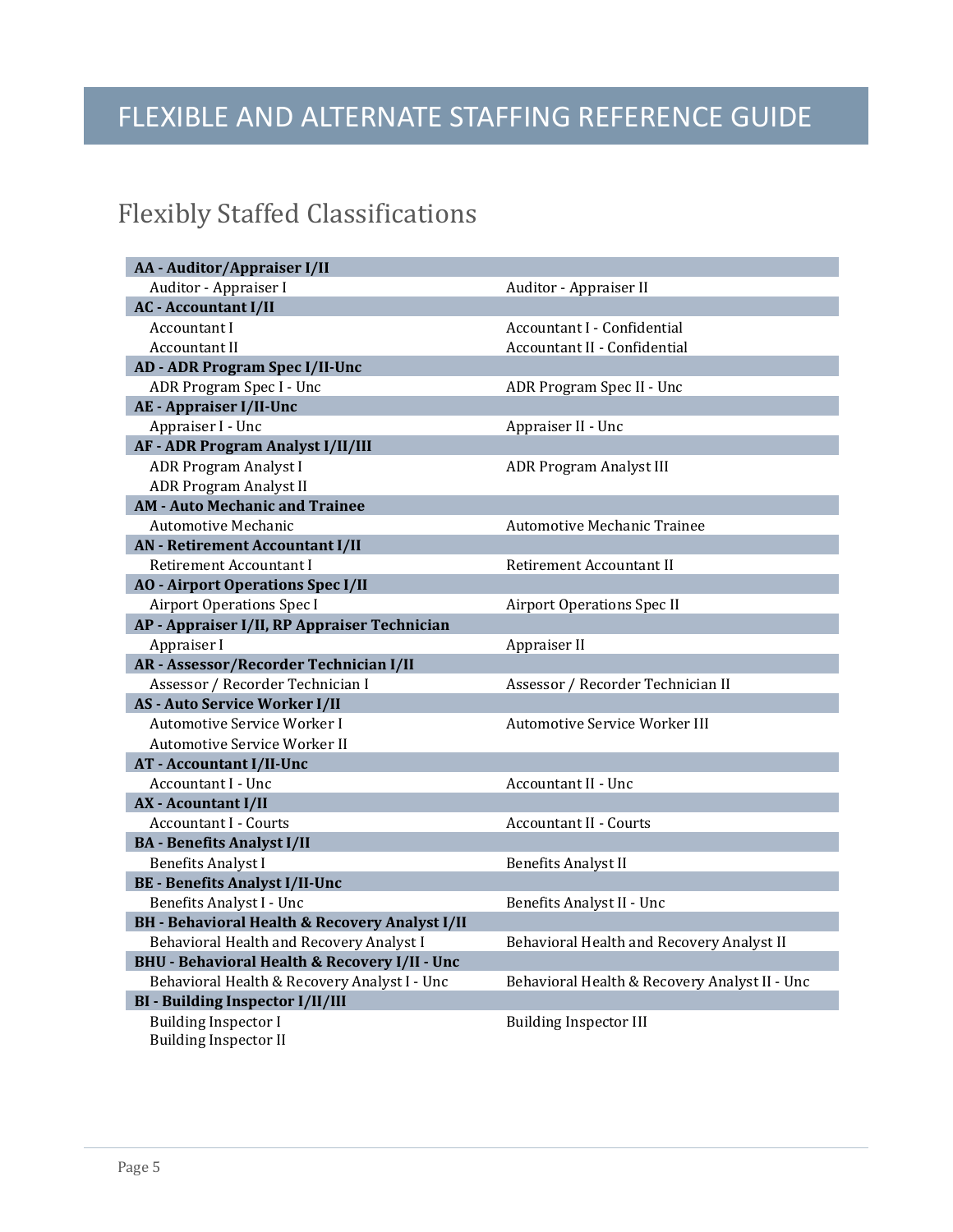| BO - Biologist/Standards Spec I/II/III/IV-Unc    |                 |
|--------------------------------------------------|-----------------|
| Biologist / Standards Spec I - Unc               | <b>Biologis</b> |
| Biologist / Standards Spec II - Unc              | Biologis        |
| <b>BP</b> - Building Permit Technician I/II      |                 |
| <b>Building Permit Technician I</b>              | Building        |
| <b>Building Permit Technician II</b>             |                 |
| <b>BS - Biologist/Standard Spec I/II/III/IV</b>  |                 |
| Biologist / Standards Spec I                     | Biologis        |
| Biologist / Standards Spec II                    | Biologis        |
| <b>BU - Buyer I/II/Purchasing Technician</b>     |                 |
| <b>Buyer</b> I                                   | Buyer II        |
| CA - Child Support Attorney I/II/III/IV          |                 |
| Child Support Attorney I - Unc                   | Child Su        |
| Child Support Attorney II - Unc                  | Child Su        |
| <b>CB - Community Program Spec I/II-Unc-Conf</b> |                 |
| Community Program Spec I - Unc/Confidential      | Commu:          |
| <b>CC</b> - Code Compliance Officer I/II         |                 |
| Code Compliance Officer I                        | Code Co         |
| Code Compliance Officer II                       |                 |
| <b>CD</b> - Communications Dispatcher I/II       |                 |
| Communications Dispatcher I / Calltaker          | Commu:          |
| <b>CE - Case Management/Assessment Spec I/II</b> |                 |
| Case Management / Assessment Spec I              | Case Ma         |
| <b>CF</b> - Child Support Spec I/II              |                 |
| Child Support Spec I                             | Child Su        |
| CG - Case Management/Assessment Spec I/II-Unc    |                 |
| Case Management / Assessment Spec I - Unc        | Case Ma         |
| <b>CH</b> - Child Support Analyst I/II-Unc       |                 |
| Child Support Analyst I - Unc                    | Child Su        |
| <b>CI</b> - Construction Inspector I/II          |                 |
| <b>Construction Inspector I</b>                  | Constru         |
| <b>CK-Cook I/II</b>                              |                 |
| Cook I                                           | Cook II         |
| <b>CL</b> - Residential Counselor I/II           |                 |
| Residential Counselor I                          | Residen         |
| <b>CM</b> - Criminalist I/II-Unc                 |                 |
| Criminalist I - Unc                              | Crimina         |
| <b>CN</b> - Community Program Analyst I/II       |                 |
| <b>Community Program Analyst I</b>               | Progran         |
| <b>Community Program Analyst II</b>              | Progran         |
| <b>CP</b> - Community Program Spec I/II          |                 |
| <b>Community Program Spec I</b>                  | Commu:          |
| <b>CPA - Court Policy Analyst I/II</b>           |                 |
| <b>Court Policy Analyst II</b>                   |                 |
|                                                  |                 |

Biologist / Standards Spec III - Unc Biologist / Standards Spec IV - Unc

Building Permit Technician II

Biologist / Standards Spec III Biologist / Standards Spec IV

Child Support Attorney III - Unc Child Support Attorney IV - Unc

Community Program Spec II - Unc/Confidential

Code Compliance Officer III

Communications Dispatcher II

Case Management / Assessment Spec II

Child Support Spec II

Case Management / Assessment Spec II - Unc

Child Support Analyst I - Unc Child Support Analyst II - Unc

Construction Inspector II

Residential Counselor II

Criminalist II - Unc

Program Counselor I Program Counselor II

Community Program Spec II

Court Public Policy Analyst I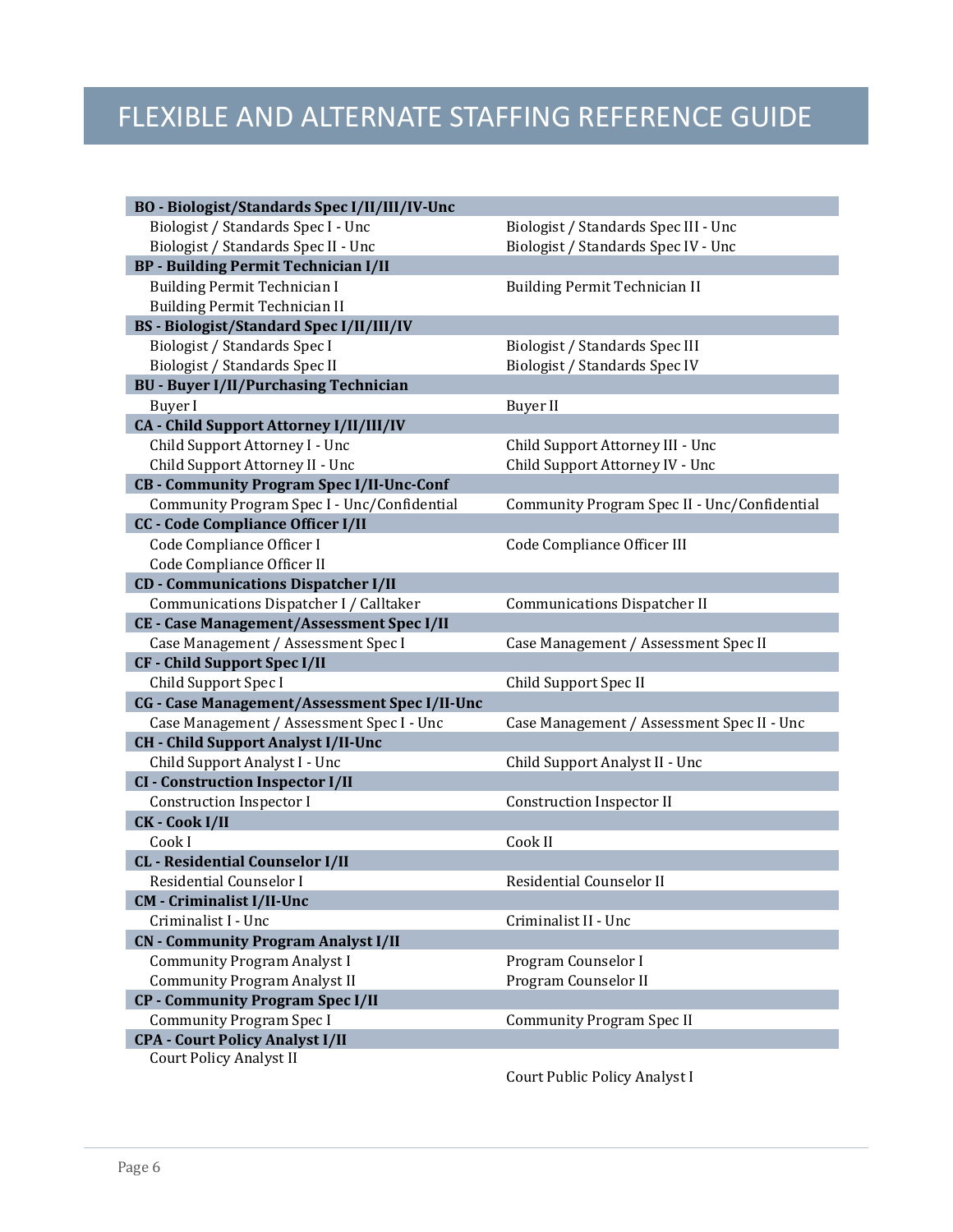| <b>CR</b> - Forensic Spec/Criminalist I/II          |                                               |
|-----------------------------------------------------|-----------------------------------------------|
| Criminalist I                                       | Forensic Spec I                               |
| Criminalist II                                      | Forensic Spec II                              |
| <b>CS - Community Program Spec I/II-Unc</b>         |                                               |
| Community Program Spec I - Unc                      | Community Program Spec II - Unc               |
| <b>CT</b> - Contract Administrator I/II             |                                               |
| Contract Administrator I                            | Contract Administrator II                     |
| <b>CU - Community Worker I/II- Unc</b>              |                                               |
| Community Worker I - Unc                            | Community Worker II - Unc                     |
| <b>CW</b> - Community Worker I/II                   |                                               |
| Community Worker I                                  | Community Worker II - Unc                     |
| <b>CX - Courtroom Clerk I/II</b>                    |                                               |
| Courtroom Clerk I                                   | Courtroom Clerk II                            |
| CY - Cytology Technologist I/II                     |                                               |
| Cytology Technologist I                             | Cytology Technologist II                      |
| <b>CZ</b> - Court Budget Analyst I/II               |                                               |
| Court Budget Analyst I                              | Court Budget Analyst II                       |
| DA - Deputy District Attorney I/II/III/IV/Law Clerk |                                               |
| Deputy District Attorney I - Unc                    | Deputy District Attorney IV - Unc             |
| Deputy District Attorney II - Unc                   | Law Clerk - Unc                               |
| Deputy District Attorney III - Unc                  |                                               |
| <b>DB - Deputy Court Clerk I/II</b>                 |                                               |
| Deputy Court Clerk I - Courts                       | Deputy Court Clerk II - Courts                |
| <b>DE - Data Entry Operator I/II</b>                |                                               |
| Data Entry Operator I                               | Data Entry Operator II                        |
| <b>DF - Department Facilities Projects</b>          |                                               |
| <b>Coordinator I/II</b>                             |                                               |
| Department Facilities Projects Coordinator I        | Department Facilities Projects Coordinator II |
| DP - Deputy County Counsel I/II/III/IV              |                                               |
| Deputy County Counsel I - Unc                       | Deputy County Counsel III - Unc               |
| Deputy County Counsel II - Unc                      | Deputy County Counsel IV - Unc                |
| <b>DS - Deputy Sheriff/Deputy Sheriff Trainee</b>   |                                               |
| Deputy Sheriff                                      | <b>Deputy Sheriff Trainee</b>                 |
| DT - Drafting Technician I/II                       |                                               |
| Drafting Technician I                               | Drafting Technician II                        |
| EE - Environmental Health Technician I/II-Unc       |                                               |
| Environmental Health Technician I - Unc             | Environmental Health Technician II - Unc      |
| <b>EG</b> - Electrograph Technician I/II            |                                               |
| Electrograph Technician I                           | Electrograph Technician I - Unc               |
| Electrograph Technician II                          | Electrograph Technician II - Unc              |
| <b>EH</b> - Environmental Health Spec I/II/III      |                                               |
| Environmental Health Spec I                         | Environmental Health Spec III                 |
| Environmental Health Spec II                        |                                               |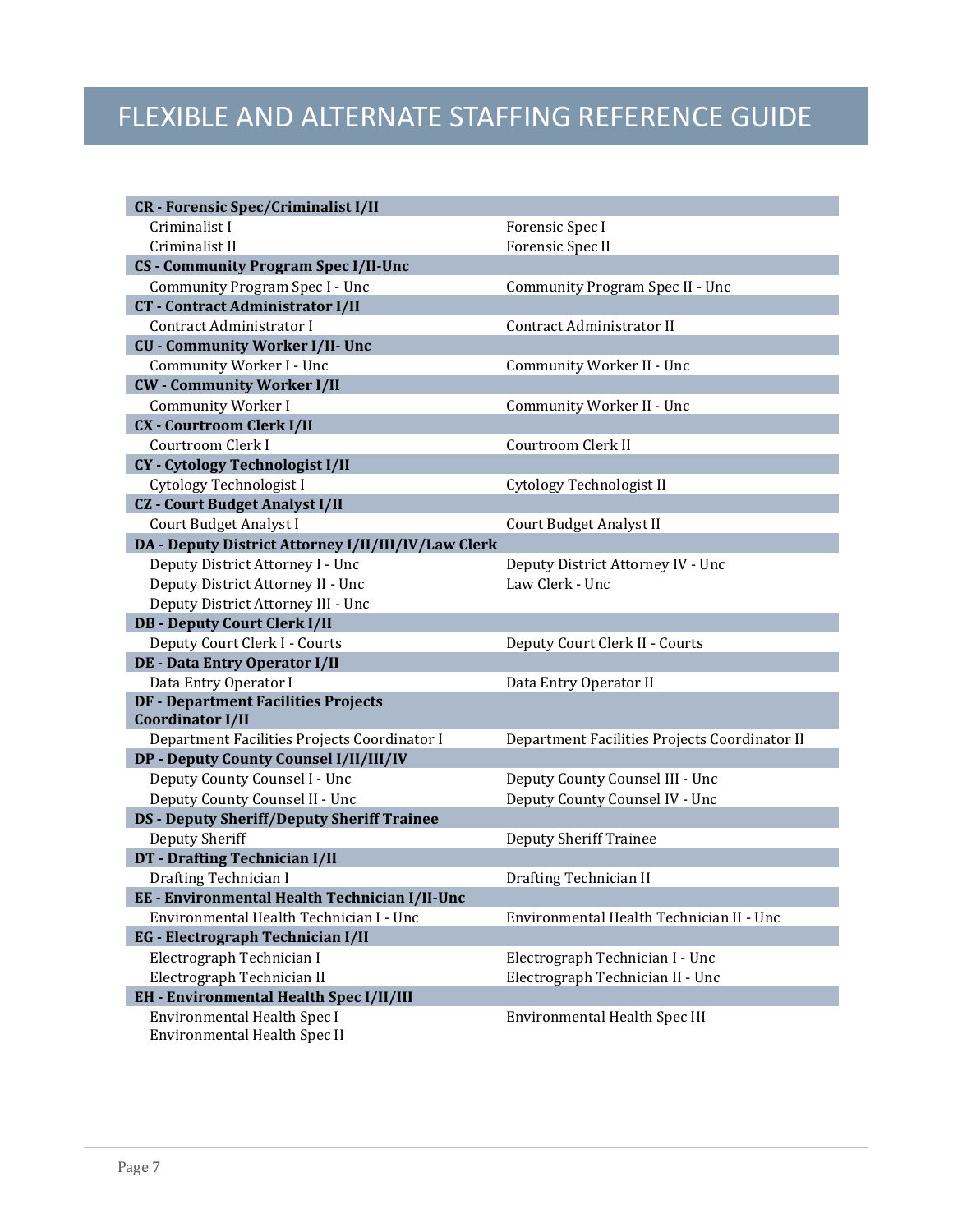| EI - Environmental Health Spec I/II/III-Unc      |                                        |
|--------------------------------------------------|----------------------------------------|
| Environmental Health Spec I - Unc                | Environmental Health Spec III - Unc    |
| Environmental Health Spec II - Unc               |                                        |
| <b>EL</b> - Elections Spec I/II                  |                                        |
| <b>Elections Spec I</b>                          | <b>Elections Spec II</b>               |
| <b>EM - Equipment Mechanic I/II</b>              |                                        |
| <b>Equipment Mechanic Trainee</b>                | Equipment Mechanic II                  |
| Equipment Mechanic I                             |                                        |
| <b>EN</b> - Asst/Assoc Eng/Assoc Civil Engineer  |                                        |
| <b>Assistant Engineer</b>                        | Associate Civil Engineer               |
| Associate Engineer                               |                                        |
| EP - Epidemiologist I/II                         |                                        |
| Epidemiologist I                                 | Epidemiologist II                      |
| <b>EQ</b> - Equipment Services Worker I/II       |                                        |
| Equipment Services Worker I                      | Equipment Services Worker II           |
| <b>ES</b> - Employment Services Spec I/II        |                                        |
| <b>Employment Services Spec I</b>                | <b>Employment Services Spec II</b>     |
| <b>ET - Employment Services SpecI/II-Unc</b>     |                                        |
| Employment Services Spec I - Unc                 | Employment Services Spec II - Unc      |
| <b>EV</b> - Environmental Health Technician I/II |                                        |
| Environmental Health Technician I                | Environmental Health Technician II     |
| FA - Fiscal Office Assistant I/II-Unc            |                                        |
| Fiscal Office Assistant I - Unc                  | Fiscal Office Assistant II - Unc       |
| FI - Fraud Investigator I/II                     |                                        |
| Fraud Investigator I                             | Fraud Investigator II                  |
| FM - Family Support Officer I/II                 |                                        |
| Child Support Analyst I                          | Child Support Analyst II               |
| FO - Fiscal Office Assistant I/II                |                                        |
| Fiscal Office Assistant I - Confidential         | Fiscal Office Assistant I              |
| Fiscal Office Assistant II - Confidential        | <b>Fiscal Office Assistant II</b>      |
| FP - First 5 Program Spec I/II-Unc               |                                        |
| First 5 Program Spec I - Unc                     | First 5 Program Spec II - Unc          |
| <b>FW - Food Services Worker I/II</b>            |                                        |
| Food Service Worker I                            | Food Service Worker II                 |
| GC - Deputy Public Guardian/Conservator I/II/III |                                        |
| Deputy Public Guardian Conservator I             | Deputy Public Guardian Conservator III |
| Deputy Public Guardian Conservator II            |                                        |
| <b>GIS - GIS Technician I/II/III</b>             |                                        |
| GIS Technician I                                 | <b>GIS Technician III</b>              |
| <b>GIS Technician II</b>                         |                                        |
| <b>GIS Technician III</b>                        |                                        |
| <b>GS - Group Supervisor I/II</b>                |                                        |
| Group Supervisor I                               | Group Supervisor II                    |
| <b>HA - Court Human Resources Analyst I/II</b>   |                                        |
| Court Human Resources Analyst I                  | Court Human Resources Analyst II       |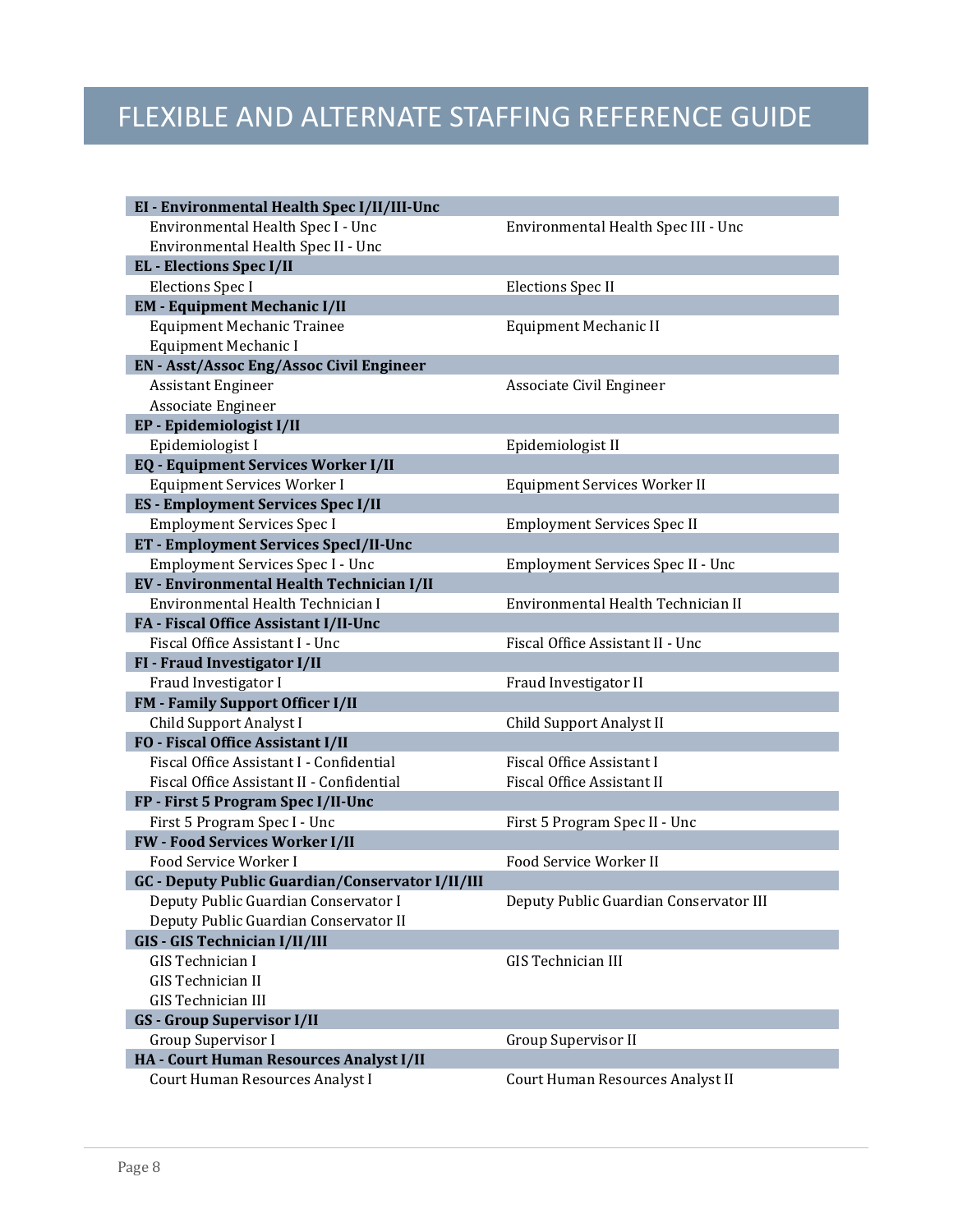| <b>HB</b> - Health Benefits Analyst I/II          |                                          |
|---------------------------------------------------|------------------------------------------|
| Health Benefits Analyst I                         | Health Benefits Analyst II               |
| HC - Housing/Community Development Spec I/II/III  |                                          |
| Housing / Community Development Spec I            | Housing / Community Development Spec III |
| Housing / Community Development Spec II           |                                          |
| HM - Hazardous Materials Spec I/II/III            |                                          |
| Hazardous Materials Spec I                        | Hazardous Materials Spec III             |
| Hazardous Materials Spec II                       |                                          |
| HN - Hazardous Materials Spec I/II/III-Unc        |                                          |
| Hazardous Materials Spec I - Unc                  | Hazardous Materials Spec III - Unc       |
| Hazardous Materials Spec II - Unc                 |                                          |
| HR - Human Resources Program Manager I/II         |                                          |
| Human Resources Manager I                         | Human Resources Manager II               |
| HS - Human Services Analyst I/II                  |                                          |
| Human Services Analyst I                          | Human Services Analyst I                 |
| HU - Human Services Analyst I/II-Unc              |                                          |
| Human Services Analyst I - Unc                    | Human Services Analyst II - Unc          |
| IA - Internal Auditor I/II                        |                                          |
| <b>Internal Auditor I</b>                         | <b>Internal Auditor II</b>               |
| <b>IS - Investment Services Spec I/II</b>         |                                          |
| <b>Investment Services Spec I</b>                 | <b>Investment Services Spec II</b>       |
| <b>ISAP - IS Application Support Analyst I/II</b> |                                          |
| IS Application Support Analyst I                  | IS Application Support Analyst II        |
| <b>ISBA - IS Business Analyst I/II</b>            |                                          |
| IS Business Analyst I                             | IS Business Analyst III                  |
| IS Business Analyst II                            |                                          |
| <b>ISCC - IS Communications Spec I/II</b>         |                                          |
| IS Communications Spec I                          | IS Communications Spec II                |
| ISCS - IS Client Systems Spec I/II                |                                          |
| IS Client Systems Spec I                          | IS Client Systems Spec II                |
| <b>ISDS - IS Data Spec I/II</b>                   |                                          |
| IS Data Spec I                                    | IS Data Spec II                          |
| ISSS - IS Systems Spec I/II                       |                                          |
| IS Systems Spec I                                 | IS Systems Spec II                       |
| JD - Job Development Spec I/II                    |                                          |
| Job Development Spec I                            | Job Development Spec II                  |
| JS - Job Development Spec I/II-Unc                |                                          |
| Job Development Spec I - Unc                      | Job Development Spec II - Unc            |
| LA - Library Assistant I/II                       |                                          |
| Library Assistant I                               | Library Assistant II                     |
| LB - Librarian I/II                               |                                          |
| Librarian I                                       | Librarian II                             |
| LI - Leap Improvement System Manager I/II         |                                          |
| Leap Improvement Systems Manager I                |                                          |

Leap Improvement Systems Manager II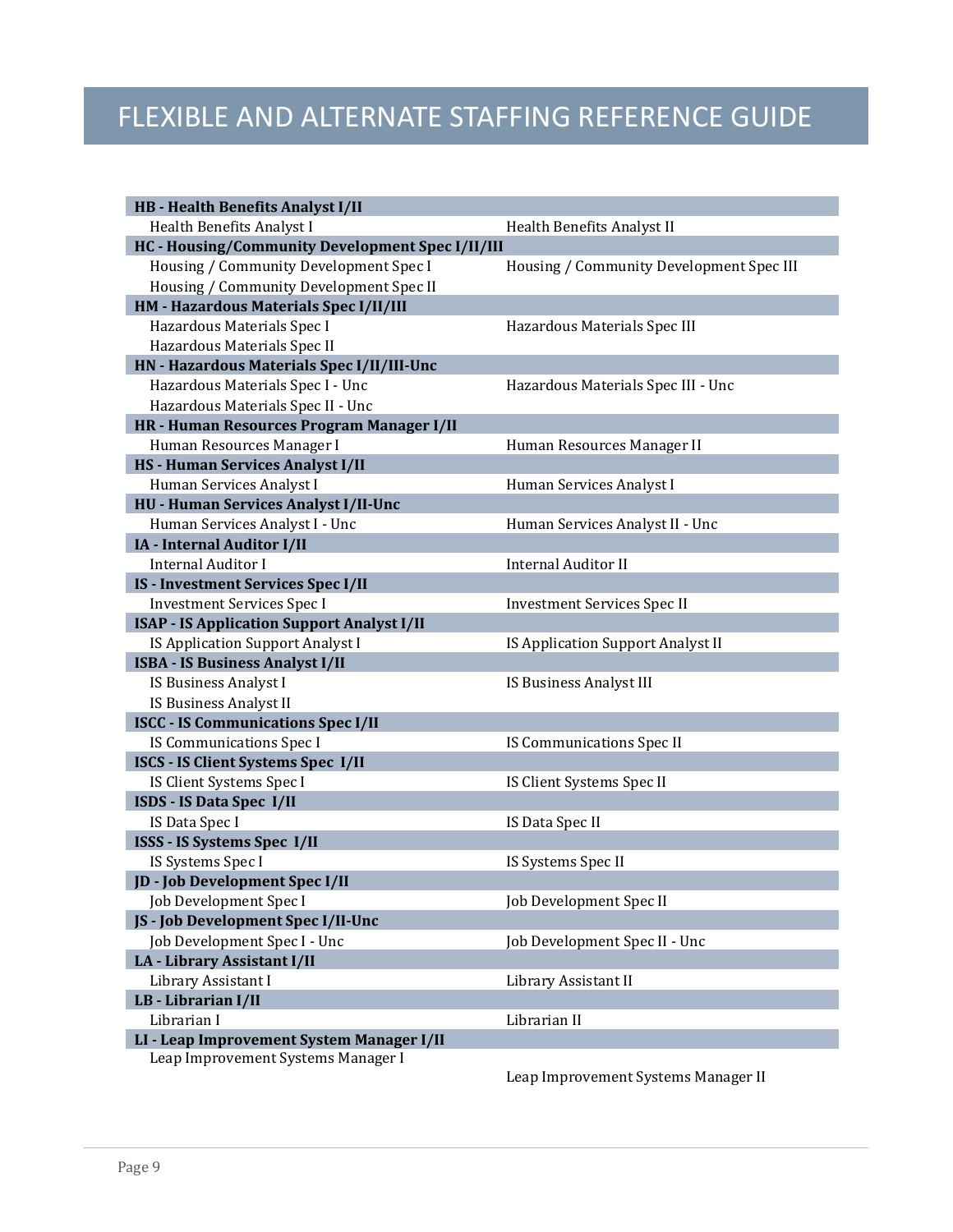| LK - Locksmith/Locksmith Trainee              |                                        |
|-----------------------------------------------|----------------------------------------|
| Locksmith                                     | <b>Locksmith Trainee</b>               |
| <b>LM - Library Branch Manager</b>            |                                        |
| Library Branch Manager I                      | Library Branch Manager II              |
| LO - Legal Office Assistant I/II              |                                        |
| Legal Office Assistant I                      | Legal Office Assistant II              |
| LP - Legal Process Technician I/II            |                                        |
| Legal Process Technician I                    |                                        |
| LS - Legal Secretary I/II                     |                                        |
| Legal Secretary I                             | Legal Secretary I - Confidential       |
| Legal Secretary II                            | Legal Secretary II - Confidential      |
| LT - Library Technician I/II                  |                                        |
| Library Technician I                          | Library Technician II                  |
| LU - Legal Office Assistant I/II-Unc          |                                        |
| Legal Office Assistant I - Unc                | Legal Office Assistant II - Unc        |
| LX - Legal Secretary I/II                     |                                        |
| Legal Secretary I - Courts                    | Legal Secretary II - Courts            |
| <b>MA - Associate/Management Analyst</b>      |                                        |
| Associate Management Analyst                  | <b>Management Analyst</b>              |
| <b>MB</b> - Public Health Microbiologist I/II |                                        |
| Public Health Microbiologist I                | Public Health Microbiologist II        |
| MC - Marriage & Family Therapist I/II-Unc     |                                        |
| Marriage and Family Therapist I - Unc         | Marriage and Family Therapist II - Unc |
| MF - Marriage & Family Therapist I/II         |                                        |
| Marriage and Family Therapist I               | Marriage and Family Therapist II       |
| MG - Mental Health Counselor I/II-Unc         |                                        |
| Mental Health Counselor I - Unc               | Mental Health Counselor II - Unc       |
| MH - Mental Health Counselor I/II             |                                        |
| Mental Health Counselor I                     | Mental Health Counselor II             |
| <b>MO</b> - Medical Office Assistant I/II     |                                        |
| Medical Office Assistant I                    | Medical Office Assistant II            |
| MR - Medical Records Trainee/Technician       |                                        |
| Medical Records Technician I                  | Medical Records Technician II          |
| MS - Medical Office Assistant I/II-Unc        |                                        |
| Medical Office Assistant I - Unc              | Medical Office Assistant II - Unc      |
| MT - Clinical Laboratory Scientist I/II       |                                        |
| Clinical Laboratory Scientist I               | Clinical Laboratory Scientist I - Unc  |
| Clinical Laboratory Scientist II              | Clinical Laboratory Scientist II - Unc |
| MU - Management Analyst I/II/III-Unc          |                                        |
| Associate Management Analyst - Unc            | Management Analyst - Unc               |
| <b>MV - Medical Records Coder I/II/III</b>    |                                        |
| Medical Records Coder I                       | Medical Records Coder III              |
| Medical Records Coder II                      |                                        |
| MX - Management Analyst I/II/III              |                                        |
| Court Management Analyst I                    | Court Management Analyst II            |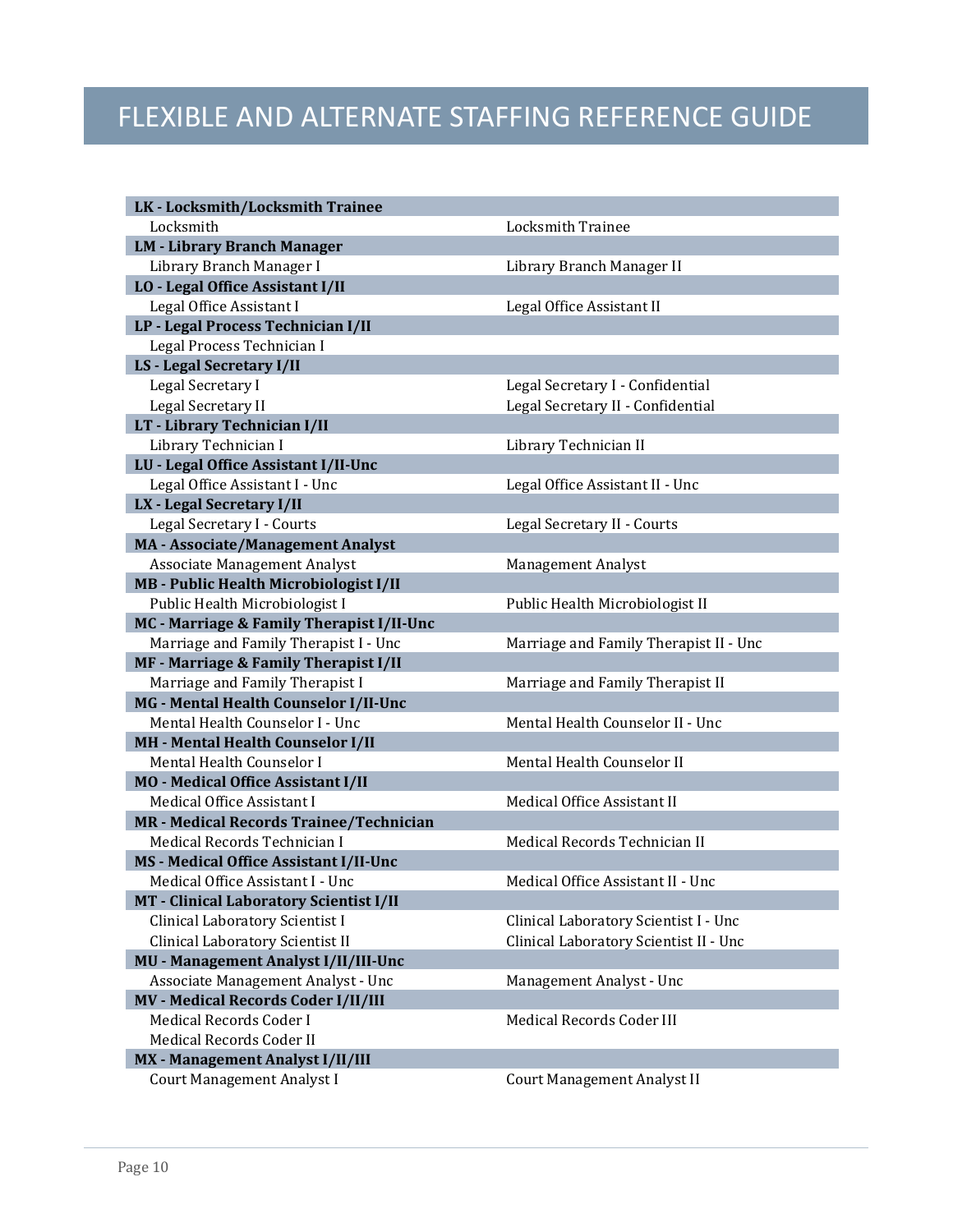| NP - Nurse Practitioner/Nurse Practitioner Trainee |                                                  |
|----------------------------------------------------|--------------------------------------------------|
| <b>Nurse Practitioner</b>                          | <b>Nurse Practitioner Trainee</b>                |
| <b>0A</b> - Office Assistant I/II                  |                                                  |
| Office Assistant I                                 | Office Assistant I - Confidential                |
| Office Assistant II                                | Office Assistant II - Confidential               |
| <b>OC</b> - Occupational Therapist I/II            |                                                  |
| Occupational Therapist I                           | Occupational Therapist I - Unc                   |
| Occupational Therapist II                          | Occupational Therapist II - Unc                  |
| OT - Occupational Therapist, PHC I/II              |                                                  |
| Occupational Therapist I, California Children's    | Occupational Therapist II, California Children's |
| Services                                           | Services                                         |
| <b>OU - Office Assistant I/II-Unc</b>              |                                                  |
| Office Assistant I - Unc                           | Office Assistant II - Unc                        |
| Office Assistant II - Unc                          |                                                  |
| <b>PA - Patient Services Assistant I/II</b>        |                                                  |
| <b>Patient Services Assistant I</b>                | Patient Services Assistant II                    |
| <b>Patient Services Assistant II</b>               |                                                  |
| PB - Patient Services Assistant I/II-Unc           |                                                  |
| Patient Services Assistant I - Unc                 | Patient Services Assistant II - Unc              |
| PC - Rehabilitation Production Supervisor I/II-Unc |                                                  |
| Rehabilitation Production Supervisor I - Unc       | Rehabilitation Production Supervisor II - Unc    |
| PD - Rehabilitation Production Supervisor I/II     |                                                  |
| Rehabilitation Production Supervisor I             | Rehabilitation Production Supervisor II          |
| PE - Peer Support Worker I/II Unc                  |                                                  |
| Peer Support Worker I - Unc                        | Peer Support Worker II - Unc                     |
| PF - Planner I/II/III-Unc                          |                                                  |
| Planner I - Unc                                    | Planner III - Unc                                |
| Planner II - Unc                                   |                                                  |
| <b>PG - Program Coordinator I/II</b>               |                                                  |
| Program Coordinator I                              | Program Coordinator II                           |
| PH - Physical Therapist, PHC I/II                  |                                                  |
| Physical Therapist I, California Children's        | Physical Therapist II, California Children's     |
| Services                                           | Services                                         |
| PI - Peer Support Worker I/II                      |                                                  |
| Peer Support Worker I                              | Peer Support Worker II                           |
| PK - Park Ranger I/II                              |                                                  |
| Park Ranger I                                      | Park Ranger II                                   |
| PL - Public Health Laboratory Technician I/II      |                                                  |
| Public Health Laboratory Technician I              | Public Health Laboratory Technician II           |
| <b>PM - Deputy Probation Officer I/II/III-Unc</b>  |                                                  |
| Deputy Probation Officer I - Unc                   | Deputy Probation Officer III - Unc               |
| Deputy Probation Officer II - Unc                  |                                                  |
| PN - Planner I/II/III/Technician                   |                                                  |
| Planning Technician                                | Planner II                                       |
| Planner I                                          | Planner III                                      |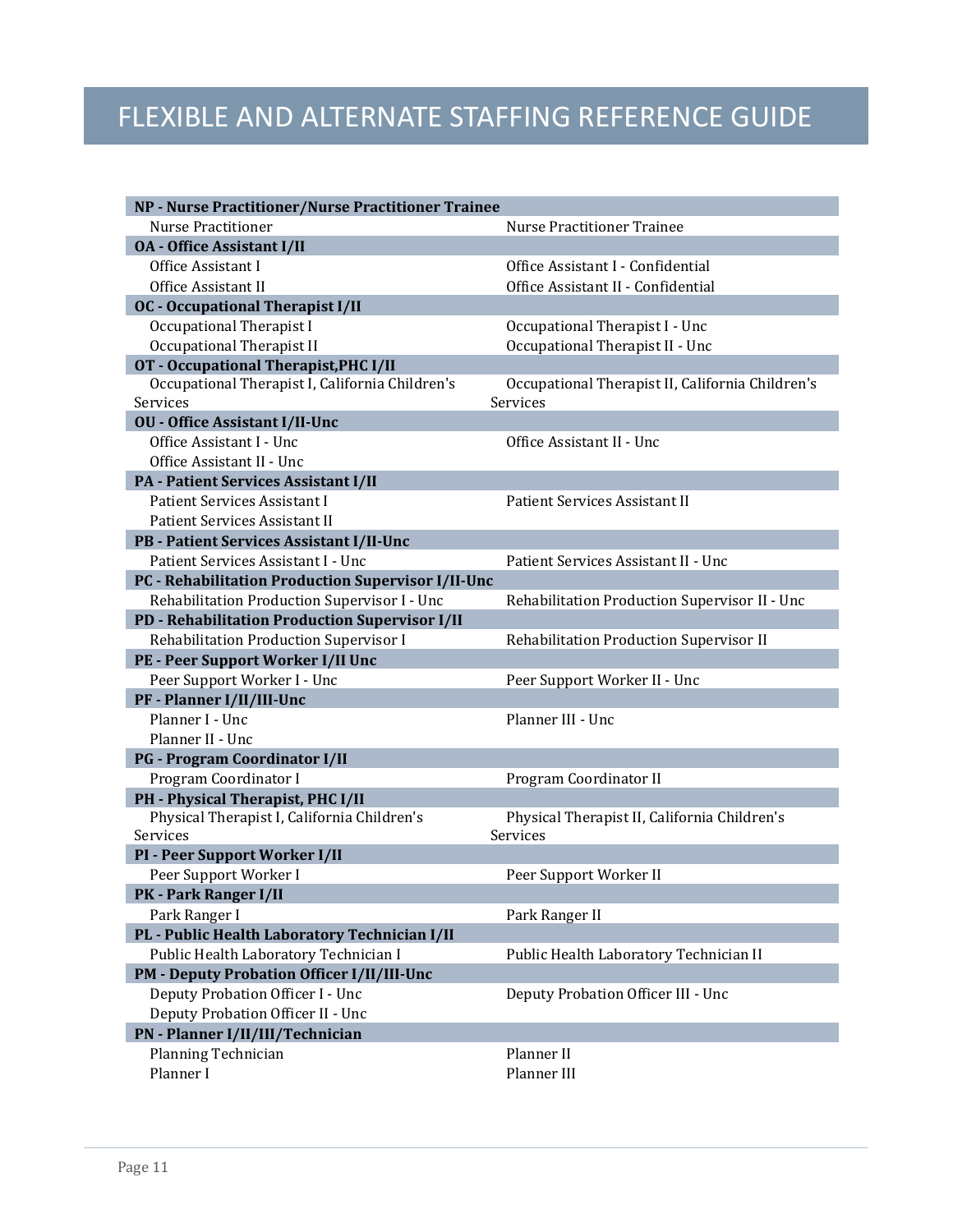| <b>PO - Deputy Probation Officer I/II/III</b>  |
|------------------------------------------------|
| Deputy Probation Officer I                     |
| Deputy Probation Officer II                    |
| PP - Project/Program Associate I/II/III/IV     |
| Project/Program Associate I                    |
| Project/Program Associate II                   |
| Project/Program Associate III                  |
| <b>PR</b> - Production Technician I/II         |
| <b>Production Technician I</b>                 |
| PS - Psychiatric Social Worker I/II            |
| Psychiatric Social Worker I                    |
| PT - Physical Therapist I/II                   |
| Physical Therapist I                           |
| <b>PU - Deputy Public Adminstrator I/II</b>    |
| Deputy Public Administrator I                  |
| PV - Psychiatric Social Worker I/II-Unc        |
| Psychiatric Social Worker I - Unc              |
| PW - Public Works Technician I/II              |
| Public Works Technician I                      |
| PX - Public Works Technician I/II-Unc          |
| Public Works Technician I - Unc                |
| PZ - Psychologist I/II-Unc                     |
| Psychologist I - Unc                           |
| RB - Retirement Investment Analyst I/II        |
| Retirement Financial Analyst I                 |
| <b>RC - Records Center Asst I/II</b>           |
| Records Center Assistant I                     |
| RD - Dental Assistant/Registered Dental Assist |
| Registered Dental Assistant                    |
| RE - Road Equipment Operator I/II              |
| Road Equipment Operator I                      |
| RH - Respiratory Therapist I/II                |
| <b>Respiratory Therapist I</b>                 |
| RN - Retirement Accounting Technician I/II     |
| Retirement Accounting Technician I             |
| <b>RP</b> - Real Property Agent I/II/III       |
| Real Property Agent I                          |
| Real Property Agent II                         |
| RR - Resource Conservation Spec I/II - Unc     |
| Resource Conservation Spec I - Unc             |
| <b>RS - Resource Conservation Spec I/II</b>    |
| <b>Resource Conservation Spec I</b>            |
| RT - Radiologic Technologist I/II/III          |
| Radiologic Technologist I                      |
| Radiologic Technologist II                     |

Deputy Probation Officer III

Project/Program Associate IV Project/Program Associate V

Production Technician II

Psychiatric Social Worker II

Physical Therapist II

Deputy Public Administrator II

Psychiatric Social Worker II - Unc

Public Works Technician II

Public Works Technician II - Unc

Psychologist II - Unc

Retirement Financial Analyst II

Records Center Assistant II

Road Equipment Operator II

Respiratory Therapist II

Retirement Accounting Technician II

Real Property Agent III

Resource Conservation Spec II - Unc

Resource Conservation Spec II

Radiologic Technologist III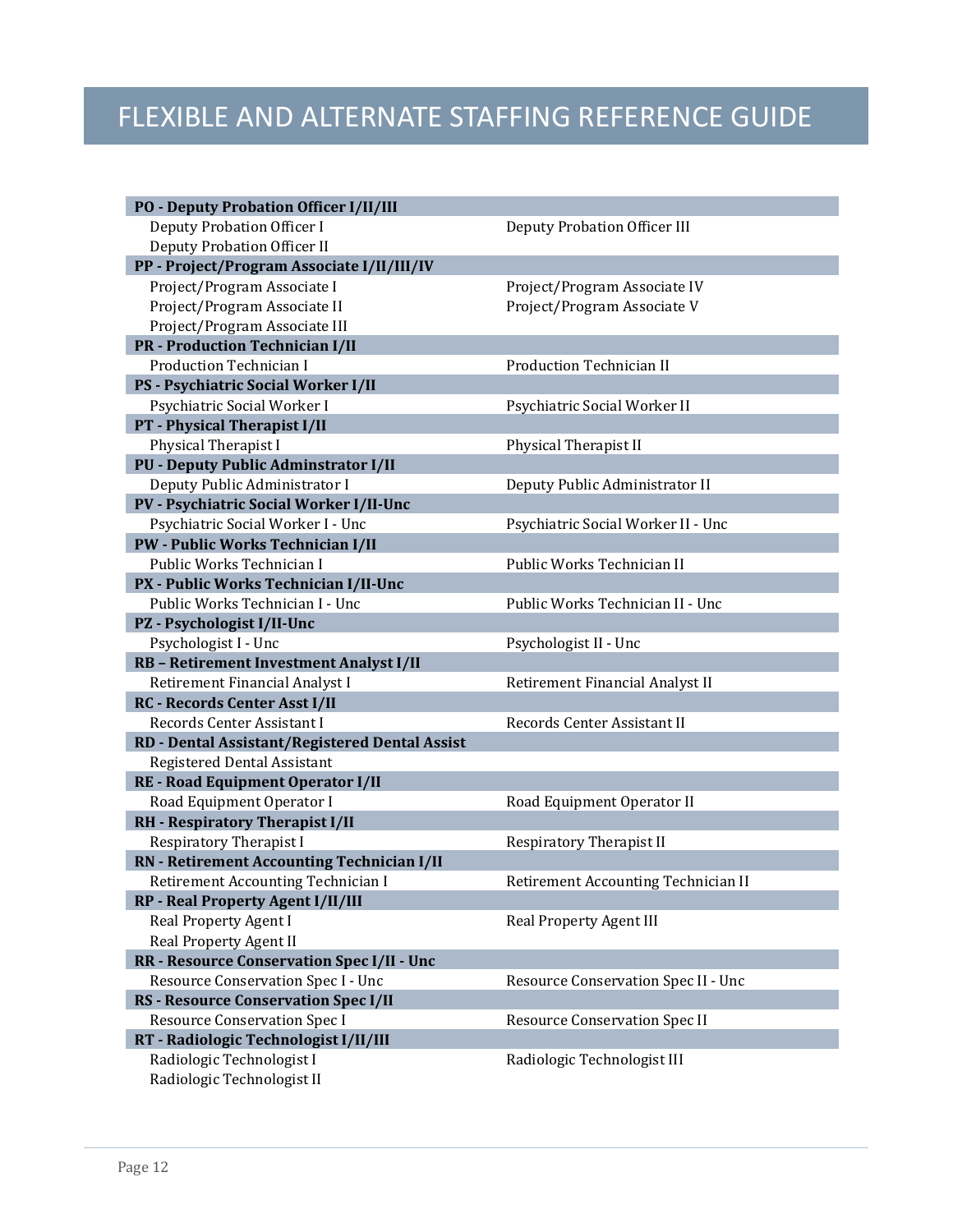| <b>RU - Revenue Collector I/II-Unc</b>                            |                                             |
|-------------------------------------------------------------------|---------------------------------------------|
| Revenue Collector I - Unc                                         | Revenue Collector II - Unc                  |
| <b>RV - Revenue Collector I/II</b>                                |                                             |
| Revenue Collector I                                               | Revenue Collector II                        |
| <b>SC - Shelter Care Counselor I/II</b>                           |                                             |
| Shelter Care Counselor I                                          | <b>Shelter Care Counselor II</b>            |
| <b>SE - Stationary Engineer I/II</b>                              |                                             |
| <b>Stationary Engineer I</b>                                      | <b>Stationary Engineer II</b>               |
| <b>SH</b> - Sheriff's Property Officer I/II                       |                                             |
| Sheriff's Property Officer I                                      | Sheriff's Property Officer II               |
| <b>SN</b> - Staff Nurse/Staff Nurse Trainee                       |                                             |
| Ambulatory Care Nurse Trainee                                     | <b>Ambulatory Care Nurse</b>                |
| <b>Correctional Health Nurse Trainee</b>                          | <b>Correctional Health Nurse</b>            |
| Critical Care Nurse Trainee                                       | <b>Critical Care Nurse</b>                  |
| <b>Infusion Nurse Trainee</b>                                     | <b>Infusion Nurse</b>                       |
| Long Term Care Nurse Trainee                                      | Long Term Care Nurse                        |
| Medical Surgical Nurse Trainee                                    | <b>Medical Surgical Nurse</b>               |
| Perioperative Nurse Trainee                                       | Perioperative Nurse                         |
| Psychiatric Nurse Trainee                                         | Psychiatric Nurse                           |
| SP - Psychologist I/II                                            |                                             |
| Psychologist I                                                    | Psychologist II                             |
| SR - Sheriff's Criminal Record Technician I/II                    |                                             |
| Sheriff's Criminal Records Technician I                           | Sheriff's Criminal Records Technician II    |
| ST - Storekeeper I/II                                             |                                             |
| Storekeeper I                                                     | Storekeeper II                              |
| Storekeeper II                                                    |                                             |
| SW - Social Worker/Children's Svcs Social                         |                                             |
| Worker I/II/III                                                   |                                             |
| Children's Services Social Worker I                               | Social Worker I                             |
| Children's Services Social Worker II                              | Social Worker II                            |
| Children's Services Social Worker III                             | Social Worker III                           |
| SX - Social Worker/Children's Svcs Social                         |                                             |
| Worker I/II/III- Unc<br>Children's Services Social Worker I - Unc |                                             |
|                                                                   | Social Worker I - Unc                       |
| Children's Services Social Worker II - Unc                        | Social Worker II - Unc                      |
| Children's Services Social Worker III - Unc                       | Social Worker III - Unc                     |
| TP - CCAG Transportation Program Spec I/II-Unc                    |                                             |
| C/CAG Transportation Programs Spec I - Unc                        | C/CAG Transportation Programs Spec II - Unc |
| <b>TW - Temporary Worker</b>                                      |                                             |
| Temporary Worker - Trainee                                        | Temporary Worker - Aide                     |
| <b>UW</b> - Utility Worker I/II                                   |                                             |
| <b>Utility Worker I</b>                                           | Utility Worker II                           |
| VA - District Attorney's Office Victim Advocate I/II              |                                             |
| District Attorney's Office Victim Advocate I                      |                                             |

District Attorney's Office Victim Advocate II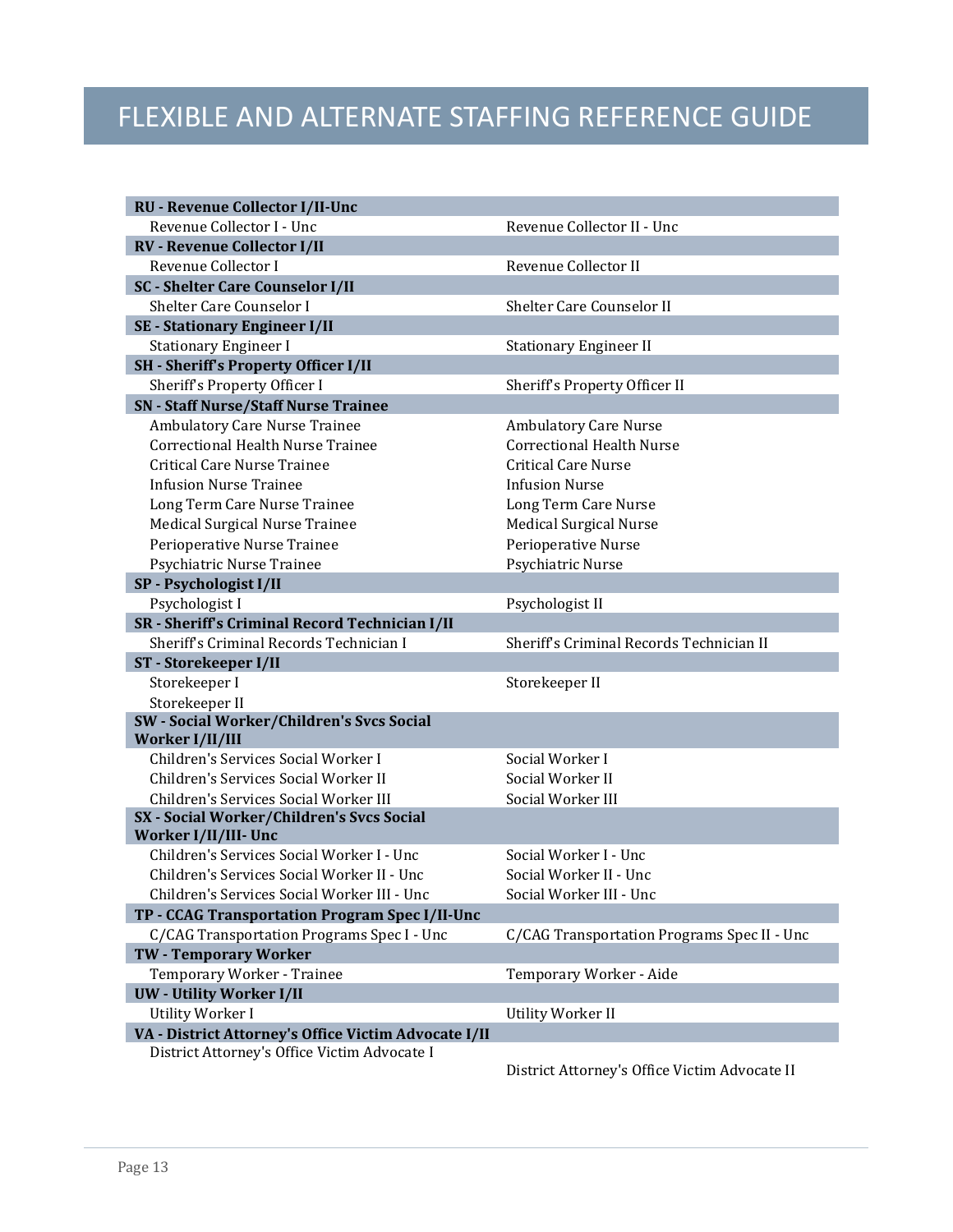| VC - Vocational Rehabilitation Counselor I/II/III-Unc |                                               |
|-------------------------------------------------------|-----------------------------------------------|
| Vocational Rehabilitation Counselor I - Unc           | Vocational Rehabilitation Counselor III - Unc |
| Vocational Rehabilitation Counselor II - Unc          |                                               |
| VET - Veterans Services Representative I/II           |                                               |
| Veterans Services Representative I                    | Veterans Services Representative II           |
| VR - Vocational Rehabiliation Counselor I/II/III      |                                               |
| Vocational Rehabilitation Counselor I                 | Vocational Rehabilitation Counselor III       |
| Vocational Rehabilitation Counselor II                |                                               |
| WC - Wastewater Collection Worker I/II                |                                               |
| Wastewater Collection Worker I                        | <b>Wastewater Collection Worker II</b>        |
| <b>WP</b> - Word Processing Operator I/II             |                                               |
| Word Processor I                                      | Word Processor II                             |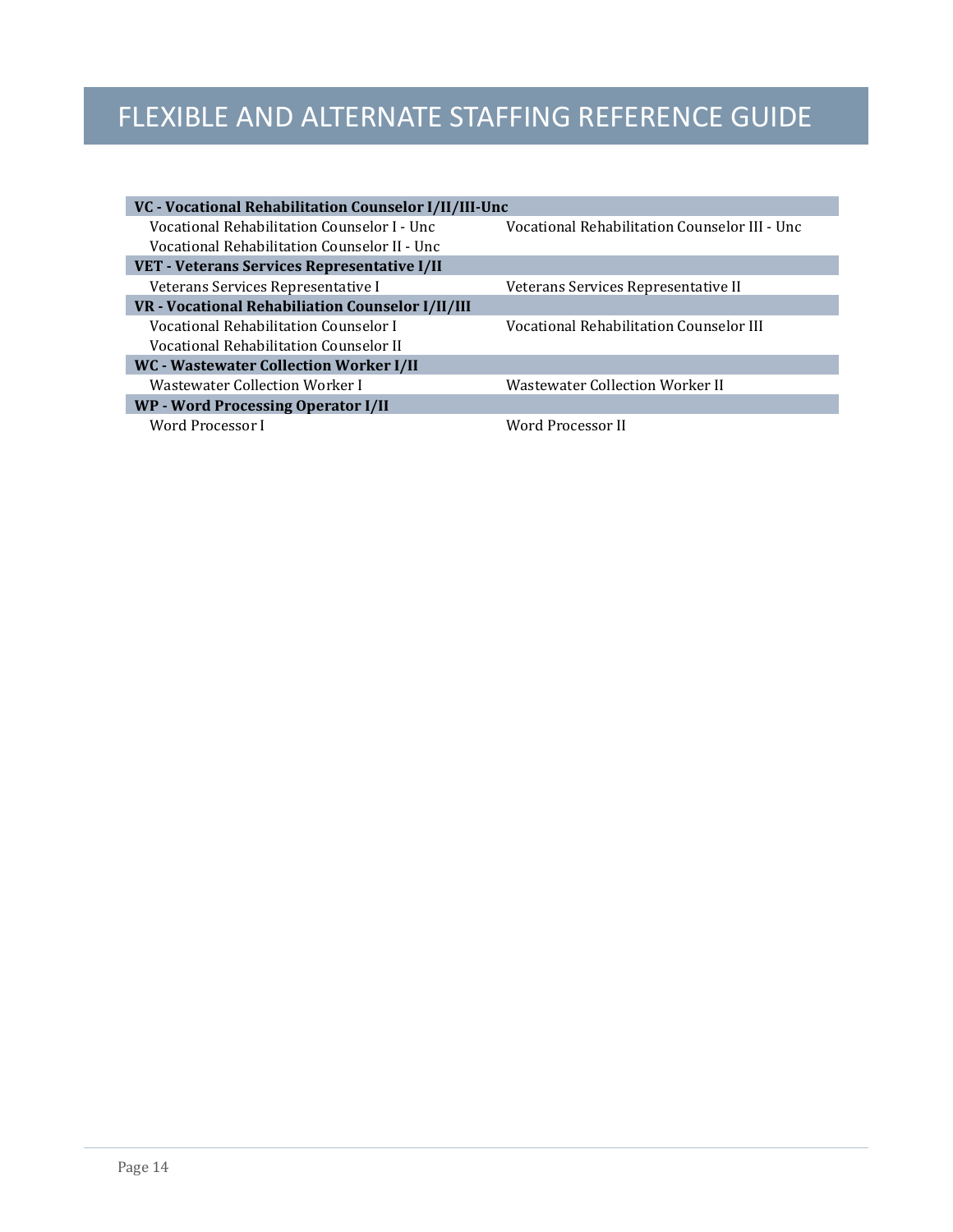#### <span id="page-16-0"></span>Alternate Series Listing

#### **B024S - Deputy District Attorney- U Series (Alternate Series Codes)**

Deputy District Attorney II - Unclassified Deputy District Attorney III - Unclassified

Deputy District Attorney I - Unclassified Deputy District Attorney IV - Unclassified

#### **B107S - Social Worker/CS Social Worker - U Series (Alternate Series Codes)**

Children's Services Social Worker I - Unclassified Social Worker I - Unclassified Children's Services Social Worker II - Unclassified Social Worker II - Unclassified Children's Services Social Worker III - Unclassified

#### **B112S - Mental Health Case Worker-U Series (Alternate Series Codes)**

Marriage and Family Therapist I - Unclassified Mental Health Counselor II - Unclassified<br>Marriage and Family Therapist II - Unclassified Psychiatric Social Worker I - Unclassified Marriage and Family Therapist II - Unclassified<br>Mental Health Counselor I - Unclassified

Psychiatric Social Worker II - Unclassified

#### **F005S - Mental Health Supervisor series (Alternate Series Codes)**

Supervising Mental Health Clinician - Exempt Supervising Mental Health Psychologist - Exempt Supervising Psychologist - Exempt

#### **F009S - Patient Care series (Alternate Series Codes)**

| <b>Ambulatory Care Nurse</b>                     | Long Term Care Nurse Trainee                 |
|--------------------------------------------------|----------------------------------------------|
| <b>Ambulatory Care Nurse Trainee</b>             | Medical Services Assistant I                 |
| Clinical Nurse                                   | Medical Services Assistant I - Unclassified  |
| Correctional Health Nurse                        | Medical Services Assistant II                |
| Correctional Health Nurse - Unclassified         | Medical Services Assistant II - Unclassified |
| Correctional Health Nurse Trainee                | Medical Surgical Nurse                       |
| Correctional Health Nurse Trainee - Unclassified | Medical Surgical Nurse Trainee               |
| Critical Care Nurse                              | Nurse Practitioner                           |
| Critical Care Nurse Trainee                      | Nurse Practitioner - Unclassified            |
| Infusion Nurse                                   | Nurse Practitioner Trainee                   |
| <b>Infusion Nurse Trainee</b>                    | Perioperative Nurse                          |
| Licensed Psychiatric Technician                  | Perioperative Nurse Trainee                  |
| Licensed Psychiatric Technician - Unclassified   | Physicians Assistant                         |
| Licensed Vocational Nurse                        | Psychiatric Nurse                            |
| Licensed Vocational Nurse - Unclassified         | Psychiatric Nurse Trainee                    |
|                                                  |                                              |

#### **F039S - Patient Care Support series (Alternate Series Codes)**

| Crisis Team Technician          | Pharmacy Aide              |
|---------------------------------|----------------------------|
| Dental Assistant                | Pharmacy Buyer             |
| Dental Assistant - Unclassified | <b>Pharmacy Technician</b> |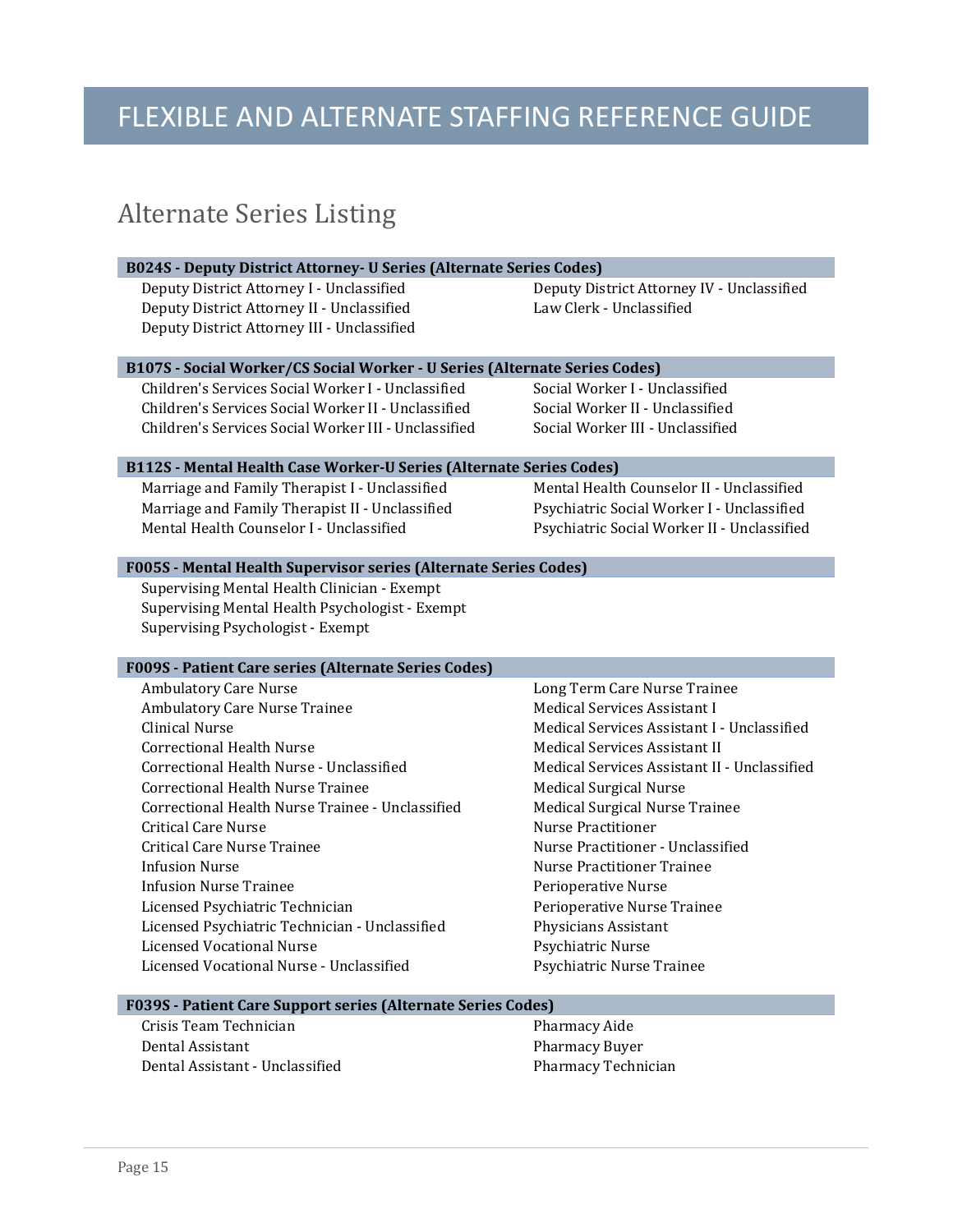| <b>Operating Room Technician</b><br>Orthopedic Technician<br>Pharmacy Aide                                                                                                                                                             | Pharmacy Technician - Unclassified<br>Registered Dental Assistant                                                                 |  |
|----------------------------------------------------------------------------------------------------------------------------------------------------------------------------------------------------------------------------------------|-----------------------------------------------------------------------------------------------------------------------------------|--|
| F075S - Radiologic Technician series (Alternate Series Codes)                                                                                                                                                                          |                                                                                                                                   |  |
| <b>Imaging Specialist</b><br>Lead Electrograph Technician<br>Lead Imaging Specialist<br>Lead Radiologic Technologist<br>Radiologic Technologist I<br>Radiologic Technologist II                                                        | Radiologic Technologist II<br>Radiologic Technologist III<br>Radiologic Technologist III - Unclassified<br>Radiology Assistant    |  |
| F122S - Physician Series (Alternate Series Codes)                                                                                                                                                                                      |                                                                                                                                   |  |
| <b>Adult Psychiatrist</b><br>Child Psychiatrist                                                                                                                                                                                        | <b>Staff Physician</b><br><b>Staff Physician - Pediatrics</b>                                                                     |  |
| F127S - Supervising Physician Series (Alternate Series Codes)                                                                                                                                                                          |                                                                                                                                   |  |
| <b>Supervising Adult Psychiatrist</b>                                                                                                                                                                                                  | <b>Supervising Physician</b>                                                                                                      |  |
| Supervising Child Psychiatrist                                                                                                                                                                                                         | <b>Supervising Physician - Pediatrics</b>                                                                                         |  |
| F171S - Rehabilitation Therapist Series (Alternate Series Codes)                                                                                                                                                                       |                                                                                                                                   |  |
| Occupational Therapist I<br>Occupational Therapist I, CA Children's Services<br>Occupational Therapist II<br>Occupational Therapist II, CA Children's Services<br>Physical Therapist I<br>Physical Therapist I, CA Children's Services | Physical Therapist II<br>Physical Therapist II, CA Children's Services<br>Speech Pathologist<br>Therapy Aide<br>Therapy Assistant |  |
| <b>G040S - Mental Health Case Worker series (Alternate Series Codes)</b>                                                                                                                                                               |                                                                                                                                   |  |
| Marriage and Family Therapist I<br>Marriage and Family Therapist II<br>Mental Health Counselor I<br>Mental Health Counselor II                                                                                                         | Mental Health Counselor II<br>Psychiatric Social Worker I<br>Psychiatric Social Worker II                                         |  |
| <b>G085S - Public Health Education series (Alternate Series Codes)</b>                                                                                                                                                                 |                                                                                                                                   |  |
| <b>Community Health Planner</b><br><b>Health Education Associate</b>                                                                                                                                                                   | <b>Public Health Educator</b>                                                                                                     |  |
| G098S - Social Worker/Children's Svcs Social Worker series (Alternate Series Codes)                                                                                                                                                    |                                                                                                                                   |  |
| Children's Services Social Worker I                                                                                                                                                                                                    | Social Worker I                                                                                                                   |  |
| Children's Services Social Worker II                                                                                                                                                                                                   | Social Worker II                                                                                                                  |  |
| Children's Services Social Worker III                                                                                                                                                                                                  | Social Worker III                                                                                                                 |  |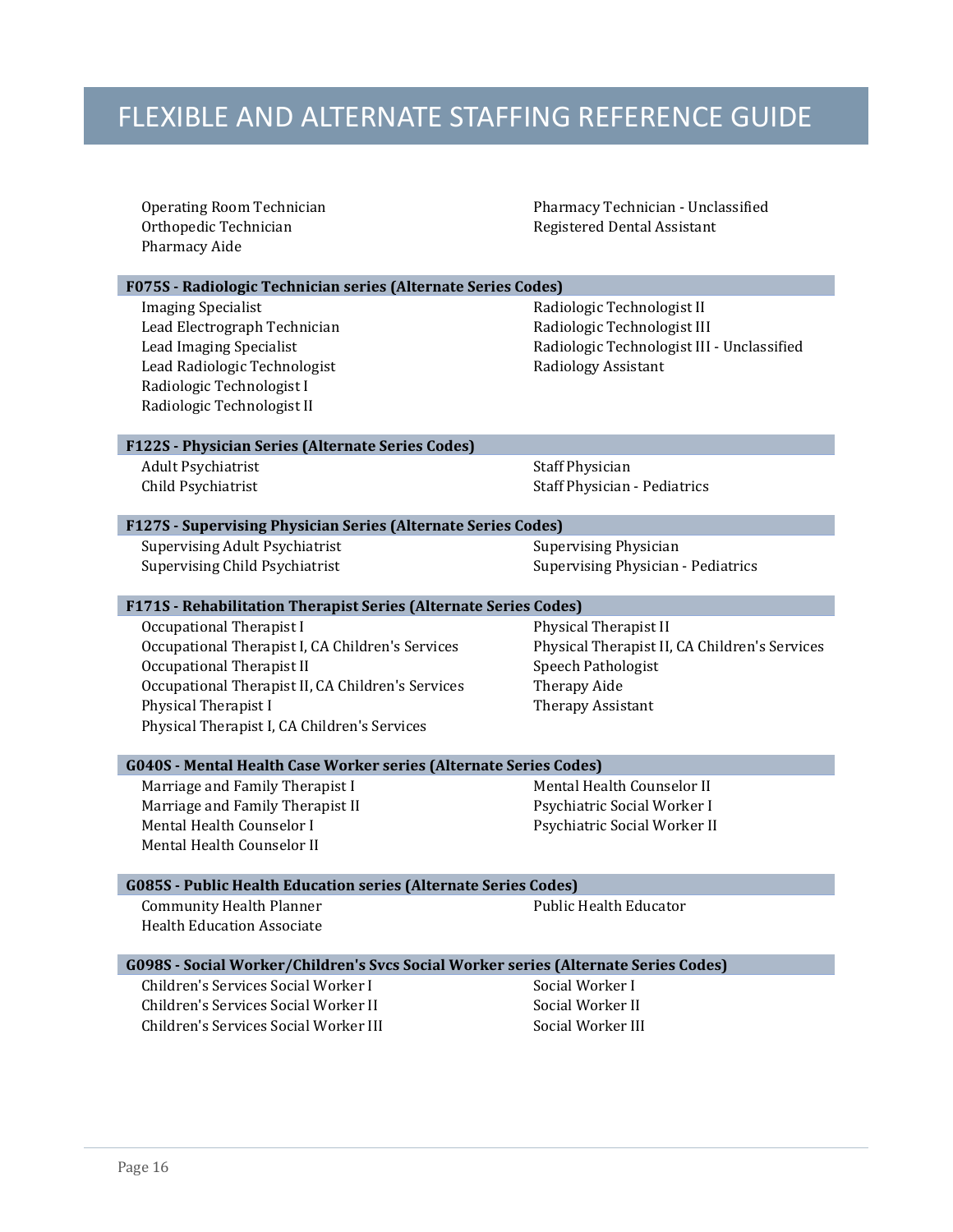| H029S - Criminalist series (Alternate Series Codes)                  |                                                     |  |
|----------------------------------------------------------------------|-----------------------------------------------------|--|
| Criminalist I                                                        | Forensic Specialist I                               |  |
| Criminalist II                                                       | <b>Forensic Specialist II</b>                       |  |
|                                                                      |                                                     |  |
| H058S - Sheriff's Correction Officer series (Alternate Series Codes) |                                                     |  |
| Sheriff's Correctional Officer                                       | Sheriff's Correctional Officer - T                  |  |
|                                                                      |                                                     |  |
| N045S - Engineer series (Alternate Series Codes)                     |                                                     |  |
| <b>Assistant Engineer</b>                                            | <b>Construction Inspector I</b>                     |  |
| Associate Civil Engineer                                             | <b>Construction Inspector II</b>                    |  |
| Associate Engineer                                                   |                                                     |  |
| R065S - Planner series (Alternate Series Codes)                      |                                                     |  |
| Planner I                                                            | Planner III                                         |  |
| Planner II                                                           | Planning Technician                                 |  |
|                                                                      |                                                     |  |
| T090S - Road Worker series (Alternate Series Codes)                  |                                                     |  |
| Equipment Mechanic I                                                 | Road Maintenance Worker I                           |  |
| Equipment Mechanic II                                                | Road Maintenance Worker II                          |  |
| <b>Equipment Mechanic Trainee</b>                                    | <b>Wastewater Collection Worker I</b>               |  |
| Road Equipment Operator I                                            | <b>Wastewater Collection Worker II</b>              |  |
| Road Equipment Operator II                                           |                                                     |  |
| Road Maintenance Worker I                                            |                                                     |  |
|                                                                      |                                                     |  |
| <b>U081S - Appraiser series (Alternate Series Codes)</b>             |                                                     |  |
| Appraiser I                                                          | Real Property Appraiser Technician                  |  |
| Appraiser II                                                         |                                                     |  |
|                                                                      |                                                     |  |
| V260S - IS Support Series (Alternate Series Codes)                   |                                                     |  |
| IS Application Support - Senior                                      | IS Communications Specialist - Senior               |  |
| IS Application Support Analyst I                                     | IS Communications Specialist I                      |  |
| IS Application Support Analyst II                                    | IS Communications Specialist II                     |  |
| IS Application Support Analyst III                                   | IS Communications Specialist III                    |  |
| IS Business Analyst - Senior<br>IS Business Analyst I                | IS Data Specialist - Senior<br>IS Data Specialist I |  |
|                                                                      |                                                     |  |
| IS Business Analyst II                                               | IS Data Specialist II                               |  |
| IS Business Analyst II - Unclassified                                | IS Data Specialist III                              |  |
| IS Business Analyst III<br>IS Client Systems Specialist - Senior     | IS Systems Specialist - Senior                      |  |
|                                                                      | IS Systems Specialist I                             |  |
| IS Client Systems Specialist I                                       | IS Systems Specialist II                            |  |
| IS Client Systems Specialist II                                      | IS Systems Specialist III                           |  |
| IS Client Systems Specialist III                                     |                                                     |  |